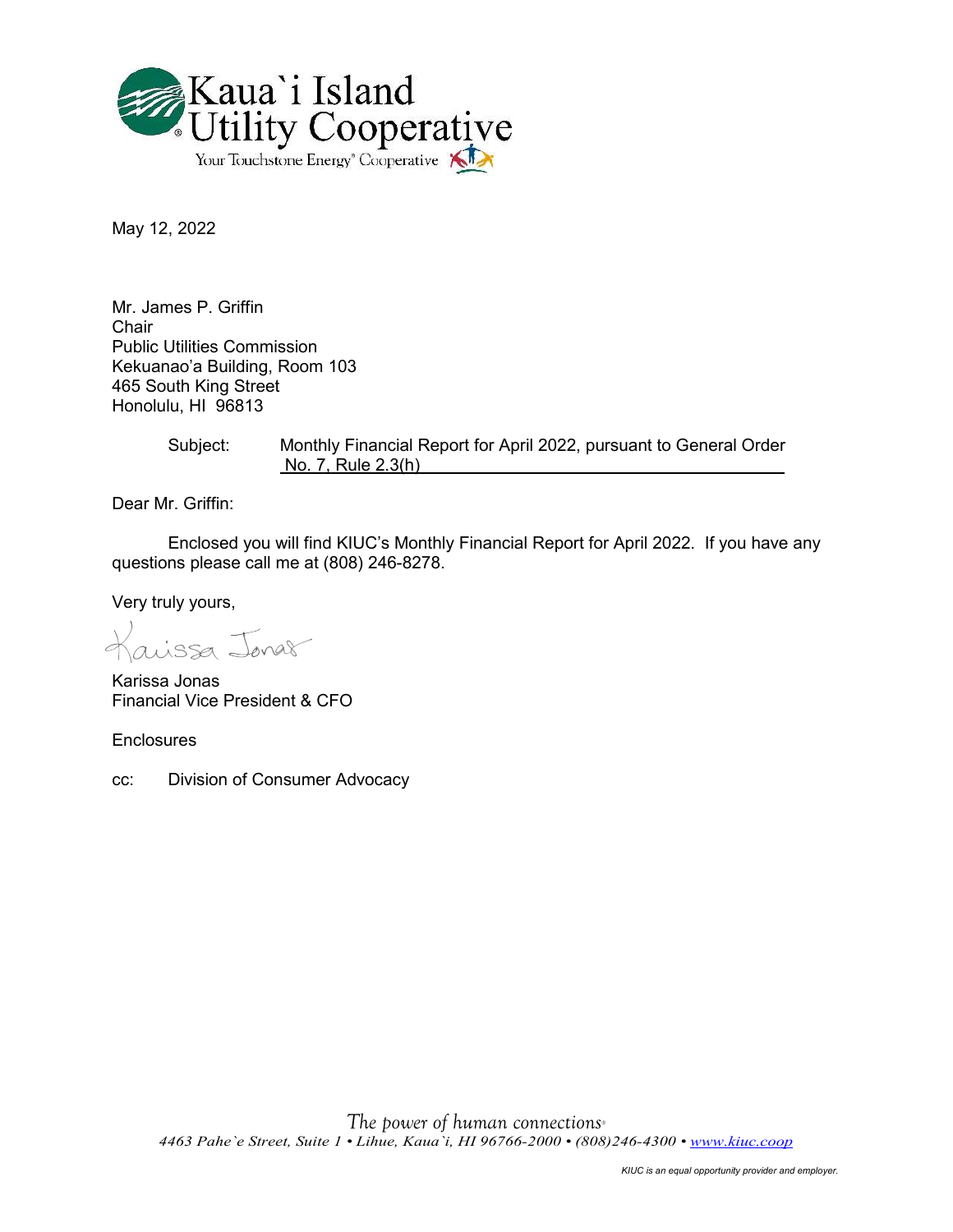### **KAUAI ISLAND UTILITY COOPERATIVE MONTHLY P. U. C. REPORT PAGE 1 April 2022**

|                  |                                             |                  |                        | ACCUMULATED TOTALS | <b>INCREASE/</b><br><b>DECREASE</b> |
|------------------|---------------------------------------------|------------------|------------------------|--------------------|-------------------------------------|
|                  |                                             | <b>TOTAL FOR</b> | <b>TO-DATE</b>         |                    | SAME PERIOD ACCUMULATED             |
| <u>ACCT. NO.</u> | <b>ACCOUNT TITLE</b>                        | THIS MONTH       | <b>THIS YEAR</b>       | <b>LAST YEAR</b>   | <b>TOTALS</b>                       |
| 440-456          | UTILITY OPERATING INCOME                    | \$14,172,494     | 53,362,730<br>\$       | \$46,632,489       | \$<br>6,730,241                     |
| 500-935          | <b>OPERATION &amp; MAINTENANCE EXPENSES</b> | 11,512,455       | 42,563,770             | 36,077,040         | (6,486,730)                         |
| 403              | <b>DEPRECIATION EXPENSES</b>                | 1,129,528        | 4,512,225              | 4,328,403          | (183, 822)                          |
| 404              | AMORTIZATION OF UTILITY PLANT               | 182.849          | 731,394                | 731,394            |                                     |
| 408              | TAXES OTHER THAN INCOME TAXES               | 1,196,519        | 4,482,613              | 3,921,159          | (561, 454)                          |
| 409              | <b>INCOME TAXES</b>                         |                  |                        |                    |                                     |
| 409              | PROV. FOR DEFERRED INCOME TAXES             |                  |                        |                    |                                     |
|                  | <b>TOTAL OPERATING EXPENSES</b>             | 14,021,350       | 52,290,002             | 45,057,996         | (7, 232, 007)                       |
|                  | <b>TOTAL OPERATING INCOME</b>               | 151,144          | 1,072,727              | 1,574,493          | (501, 766)                          |
| 415-416          | INCOME FROM MDSE, JOBBING (NET)             | (1,887)          | 12,450                 | 20,517             | 8,066                               |
| 418              | INCOME (LOSS) FROM KRS1 / KRS2H             | (142, 688)       | (312,039)              | (535, 361)         | (223, 322)                          |
| 418              | MISC. NON-OPERATING INCOME                  | 7,995            | 32,972                 | 32,618             | (355)                               |
| 419              | <b>INTEREST &amp; DIVIDEND INCOME</b>       | 81,715           | 304,899                | 490,611            | 185,712                             |
| 421              | INCOME (LOSS) ON DISPOSITION OF PROPERTY    |                  |                        |                    |                                     |
| 421              | <b>LIQUIDATED DAMAGES</b>                   |                  |                        |                    |                                     |
| 424              | <b>CAPITAL CREDITS &amp; PATRONAGE</b>      |                  |                        |                    |                                     |
|                  | <b>TOTAL OTHER INCOME</b>                   | (54, 865)        | 38,283                 | 8,384              | (29, 899)                           |
| 426              | MISCELLANEOUS INCOME DEDUCTIONS             | 350              | 38,259                 | 26,947             | (11, 312)                           |
|                  | TOTAL MISC. INCOME DEDUCTIONS               | 350              | 38,259                 | 26,947             | (11, 312)                           |
| 427              | <b>INTEREST ON LONG-TERM DEBT</b>           | 551,611          | 2,173,174              | 2,157,389          | (15, 784)                           |
| 428              | AMORT. OF DEBT DISCOUNT & EXPENSE           |                  |                        |                    |                                     |
| 431              | OTHER INTEREST EXPENSE                      |                  |                        |                    |                                     |
|                  | <b>TOTAL INTEREST CHARGES</b>               | 551,611          | 2,173,174              | 2,157,389          | (15, 784)                           |
|                  | <b>NET INCOME</b>                           | (455, 682)<br>\$ | $(1,100,422)$ \$<br>\$ | $(601, 459)$ \$    | (498, 963)                          |
|                  |                                             |                  |                        |                    |                                     |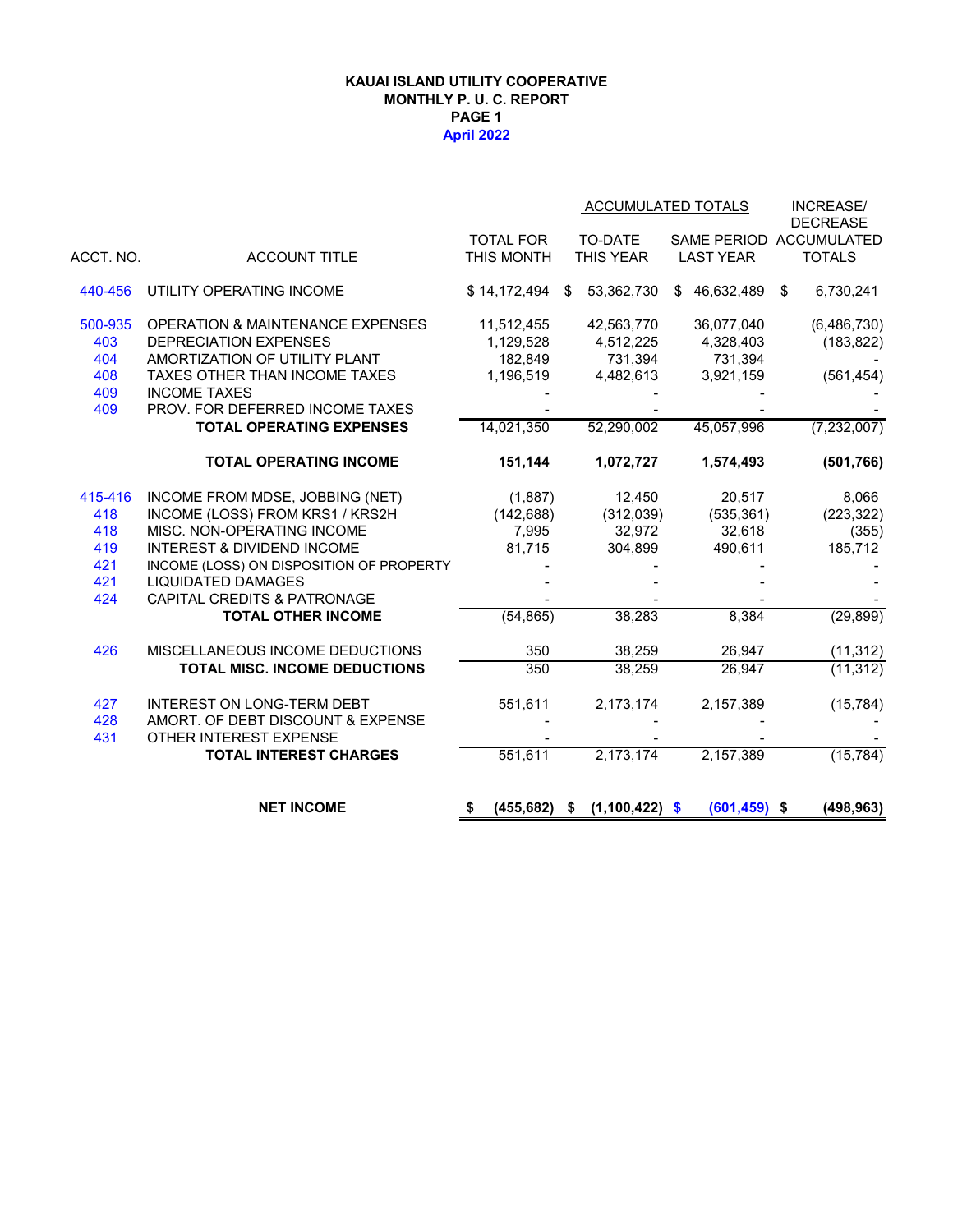### **April 2022 KAUAI ISLAND UTILITY COOPERATIVE MONTHLY P. U. C. REPORT PAGE 2**

| ACCUMULATED TOTALS |
|--------------------|
|                    |

|           |                                             |                    |                              | (INCREASE)/      |                |
|-----------|---------------------------------------------|--------------------|------------------------------|------------------|----------------|
|           |                                             | 12 MONTHS          | <b>SAME PERIOD</b>           | <b>DECREASE</b>  |                |
| ACCT. NO. | <b>ACCOUNT TITLE</b>                        | TO DATE            | <b>LAST YEAR</b>             | <b>AMOUNT</b>    | <b>PERCENT</b> |
|           |                                             |                    |                              |                  |                |
| 440-456   | UTILITY OPERATING INCOME                    | \$165,517,695      | 145,244,708<br>$\mathbf{\$}$ | 20,272,987<br>\$ | 13.96%         |
| 401-402   | <b>OPERATION &amp; MAINTENANCE EXPENSES</b> | 123,300,462        | 104,301,905                  | (18,998,557)     | $-18.21%$      |
| 403       | <b>DEPRECIATION EXPENSES</b>                | 13,448,516         | 12,696,004                   | (752, 512)       | $-5.93%$       |
| 404       | AMORTIZATION OF UTILITY PLANT               | 2,194,182          | 2,194,182                    |                  | 0.00%          |
| 408       | TAXES OTHER THAN INCOME TAXES               | 13,908,229         | 12,235,136                   | (1,673,092)      | $-13.67%$      |
| 409       | <b>INCOME TAXES</b>                         |                    |                              |                  | 0.00%          |
| 409       | PROV. FOR DEFERRED INCOME TAXES             |                    |                              |                  | 0.00%          |
|           | <b>TOTAL OPERATING EXPENSES</b>             | 152,851,390        | 131,427,227                  | (21, 424, 163)   | $-16.30%$      |
|           | <b>TOTAL OPERATING INCOME</b>               | 12,666,306         | 13,817,481                   | (1, 151, 175)    | $-8.33%$       |
| 415-416   | INCOME FROM MDSE, JOBBING (NET)             | (27, 018)          | 71,315                       | 98,333           | 137.89%        |
| 418       | INCOME (LOSS) FROM KRS1 / KRS2H             | (1,089,172)        | (1, 175, 447)                | (86, 276)        | 7.34%          |
| 418       | MISC. NON-OPERATING INCOME                  | 2,979,441          | 90,823                       | (2,888,617)      | -3180.49%      |
| 419       | <b>INTEREST &amp; DIVIDEND INCOME</b>       | 1,164,663          | 1,579,463                    | 414,800          | 26.26%         |
| 421       | INCOME (LOSS) ON DISPOSITION OF PROPERT)    |                    | 81,520                       | 81,520           | 100.00%        |
| 421       | <b>LIQUIDATED DAMAGES</b>                   |                    | 17,700                       | 17,700           | 100.00%        |
| 424       | <b>CAPITAL CREDITS &amp; PATRONAGE</b>      | 235,429            | 250,861                      | 15,432           | 6.15%          |
|           | <b>TOTAL OTHER INCOME</b>                   | 3,263,343          | 916,234                      | (2,347,109)      | $-256.17%$     |
| 426       | MISCELLANEOUS INCOME DEDUCTIONS             | 1,562,112          | 49,437                       | 1,512,675        | 3059.80%       |
|           | <b>TOTAL MISC. INCOME DEDUCTIONS</b>        | 1,562,112          | 49,437                       | 1,512,675        | 3059.80%       |
| 427       | <b>INTEREST ON LONG-TERM DEBT</b>           | 6,585,638          | 6,410,179                    | 175,459          | 2.74%          |
| 428       | AMORT. OF DEBT DISCOUNT & EXPENSE           |                    |                              |                  | 0.00%          |
| 431       | OTHER INTEREST EXPENSE                      |                    |                              |                  | 0.00%          |
|           | <b>TOTAL INTEREST CHARGES</b>               | 6,585,638          | 6,410,179                    | 175,459          | 2.74%          |
|           | <b>NET INCOME</b>                           | 7,781,899 \$<br>\$ | 8,274,099 \$                 | (492, 200)       | $-5.95%$       |
|           |                                             |                    |                              |                  |                |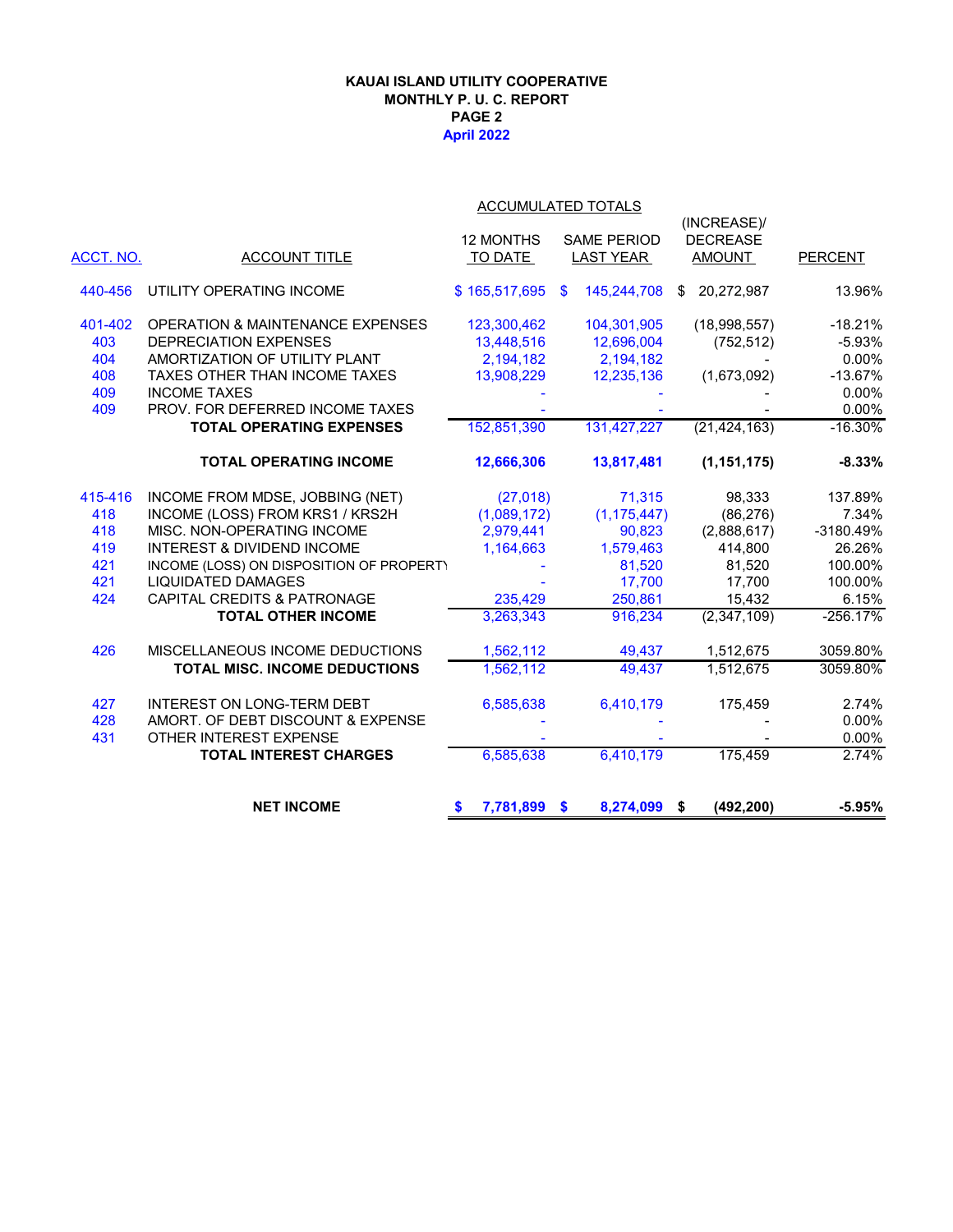### **KAUAI ISLAND UTILITY COOPERATIVE MONTHLY P. U. C. REPORT PAGE 3 April 2022**

|           |                                                                                |                     |                  | <b>ACCUMULATED TOTALS</b> |               |                         | INC/(DEC)           |
|-----------|--------------------------------------------------------------------------------|---------------------|------------------|---------------------------|---------------|-------------------------|---------------------|
|           |                                                                                | <b>TOTAL FOR</b>    | SAME MONTH       | FOR THIS                  |               | SAME PERIOD ACCUMULATED |                     |
| ACCT. NO. | <b>ACCOUNT TITLE</b>                                                           | <b>THIS MONTH</b>   | <b>LAST YEAR</b> | <b>YEAR</b>               |               | <b>LAST YEAR</b>        | <b>TOTALS</b>       |
|           |                                                                                |                     |                  |                           |               |                         |                     |
|           | <b>OPERATING REVENUES</b>                                                      |                     |                  |                           |               |                         |                     |
| 441.00    | <b>IRRIGATION SALES</b>                                                        | \$<br>41,915 \$     | 517 \$           | 197,229 \$                |               | 40,625 \$               | 156,604             |
| 440.00    | <b>RESIDENTIAL SALES</b>                                                       | 6,214,142           | 4,982,530        | 23,144,610                |               | 19,840,469              | 3,304,142           |
| 442.02    | <b>GENERAL LIGHT &amp; POWER G</b>                                             | 2,190,705           | 1,680,170        | 8,028,727                 |               | 6,428,310               | 1,600,417           |
| 442.03    | <b>GENERAL LIGHT &amp; POWER J</b>                                             | 1,598,735           | 1,275,162        | 5,858,797                 |               | 4,873,763               | 985,034             |
| 444.00    | PUBLIC ST. LIGHTING SALES                                                      | 59,511              | 56,940           | 233,473                   |               | 226,576                 | 6,897               |
| 440.00    | ELECTRIC SERVICE TO EMPLOYEES                                                  |                     |                  |                           |               |                         |                     |
| 443.01    | <b>LARGE POWER SALES P</b>                                                     | 3,189,814           | 2,367,237        | 11,721,386                |               | 9,305,878               | 2,415,508           |
| 443.02    | LARGE POWER SALES L                                                            | 1,324,353           | 972,241          | 4,770,809                 |               | 3,485,962               | 1,284,847           |
|           | <b>TOTAL ELECTRIC SALES</b>                                                    | 14,619,175          | 11,334,797       | 53,955,031                |               | 44,201,583              | 9,753,448           |
|           | OTHER OPERATING REVENUES:                                                      |                     |                  |                           |               |                         |                     |
| 451.00    | MISC. SERVICE REVENUES                                                         | 33,377              | 27,595           | 137,584                   |               | 111,294                 | 26,290              |
| 454.00    | <b>RENT FROM PROPERTY</b>                                                      | 5,545               | 1,142            | 13,374                    |               | 4,653                   | 8,721               |
| 456.00    | OTHER ELECTRIC REVENUES                                                        | (485, 602)          | 277,441          | (743, 259)                |               | 2,314,959               | (3,058,218)         |
|           | <b>TOTAL OTHER REVENUES</b>                                                    | (446, 680)          | 306,178          | (592, 301)                |               | 2,430,906               | (3,023,207)         |
|           | <b>TOTAL OPERATING REVENUES</b>                                                |                     |                  |                           |               |                         |                     |
|           |                                                                                | \$<br>14,172,494 \$ | 11,640,975 \$    | 53,362,730                | $\mathbf{\$}$ | 46,632,489              | \$<br>6,730,241     |
|           |                                                                                |                     |                  |                           |               |                         |                     |
| 500       | <b>ANALYSIS OF OPERATING EXPENSES</b><br>Operations - Supervsion & Engineering | \$<br>68,676 \$     | 70,030 \$        | $272,519$ \$              |               | 284,052 \$              | (11, 532)           |
| 502       | <b>Operations - Steam Expenses</b>                                             | 78,942              | 94,515           | 311,718                   |               | 367,661                 | (55, 943)           |
| 506       | Operations - Misc Steam Power Expenses                                         |                     |                  | 394                       |               | 70                      | 324                 |
| 510       | Maintenance Supervision & Engineering                                          |                     |                  |                           |               |                         |                     |
| 511       | Maintenance of Structures                                                      | 13,462              | 13,644           | 46,785                    |               | 46,185                  | 600                 |
| 512       | Maintenance of Boiler Plant                                                    | 4,264               |                  | 17,094                    |               |                         | 17,094              |
| 513       | Maintenance of Electric Plant                                                  |                     |                  | $\blacksquare$            |               |                         |                     |
| 536       | Water for Power                                                                | 12,816              | 13,849           | 36,696                    |               | 49,111                  | (12, 414)           |
| 542       | Maintenance of Structures-Water                                                |                     |                  | $\blacksquare$            |               |                         |                     |
| 543       | Maint of Reservoirs, Dams, Waterways                                           | 14,745              | 16,853           | 83,983                    |               | 37,278                  | 46,706              |
| 544       | Maintenance of Electric Plant - Hydropower                                     |                     |                  | 523                       |               | 235                     | 289                 |
| 546       | Operations - Supervsion & Engineering                                          | 54,008              | 47,793           | 211,705                   |               | 193,507                 | 18,199              |
| 547       | Operations - Fuel                                                              | 3,370,715           | 1,576,960        | 11,650,229                |               | 6,652,928               | 4,997,300           |
| 548       | <b>Operations - Generation Expenses</b>                                        | 308,143             | 229,201          | 1,043,278                 |               | 893,277                 | 150,001             |
| 549       | Operations - Misc. Other Power Generation                                      | 39,874              | 122,093          | 195,536                   |               | 360,406                 | (164, 870)          |
| 550       | <b>Operations - Rents</b>                                                      |                     |                  |                           |               |                         |                     |
| 551       | Maintenance Supervision & Engineering                                          | 43,382              | 44,841           | 185,664                   |               | 175,472                 | 10,192              |
| 552       | Maintenance of Structures                                                      | 8,663               | 7.160            | 26,054                    |               | 32,910                  |                     |
| 553       | Maint. Of Gen and Electrical Equipment                                         |                     | 313,348          |                           |               | 1,477,990               | (6, 856)<br>183,803 |
| 554       | Maint of Misc Other Power Generation Plant                                     | 361,213             |                  | 1,661,792                 |               |                         |                     |
| 555       | <b>Operations - Purchased Power</b>                                            | 4,213,562           | 4,003,397        | 16,041,138                |               | 14,509,979              | 1,531,159           |
|           | Operations - System Control & Load Dispatching                                 |                     |                  |                           |               |                         |                     |
| 556       |                                                                                | 6,005               | 27,222           | 12,010                    |               | 27,222                  | (15,212)            |
| 557       | Operations - Other Expenses                                                    |                     |                  |                           |               |                         |                     |
| 560       | Operations Supervision & Engineering                                           |                     |                  | $\blacksquare$            |               |                         |                     |
| 562       | <b>Operations - Station Expenses</b>                                           | 18,649              | 24,106           | 59,795                    |               | 78,058                  | (18, 263)           |
| 563       | Operations - Overhead Line Expenses                                            | 89                  | 89               | 4,228                     |               | 358                     | 3,871               |
| 566       | Operations - Misc. Transmission Expenses                                       | 15,311              | 12,096           | 61,768                    |               | 59,217                  | 2,550               |
| 567       | <b>Operations - Rents</b>                                                      | 3,097               | 2,509            | 52,888                    |               | 6,900                   | 45,988              |
| 568       | Maintenance Supervision & Engineering                                          |                     |                  |                           |               |                         |                     |
| 570       | Maintenance of Station Equipment                                               | 28,074              | 27,113           | 109,805                   |               | 89,608                  | 20,197              |
| 571       | Maintenance of Overhead Lines<br>Maintenance of Misc. Transmission Plant       | 47,650              | 39,450           | 190,600                   |               | 158,358                 | 32,242              |
| 573       |                                                                                |                     |                  |                           |               |                         |                     |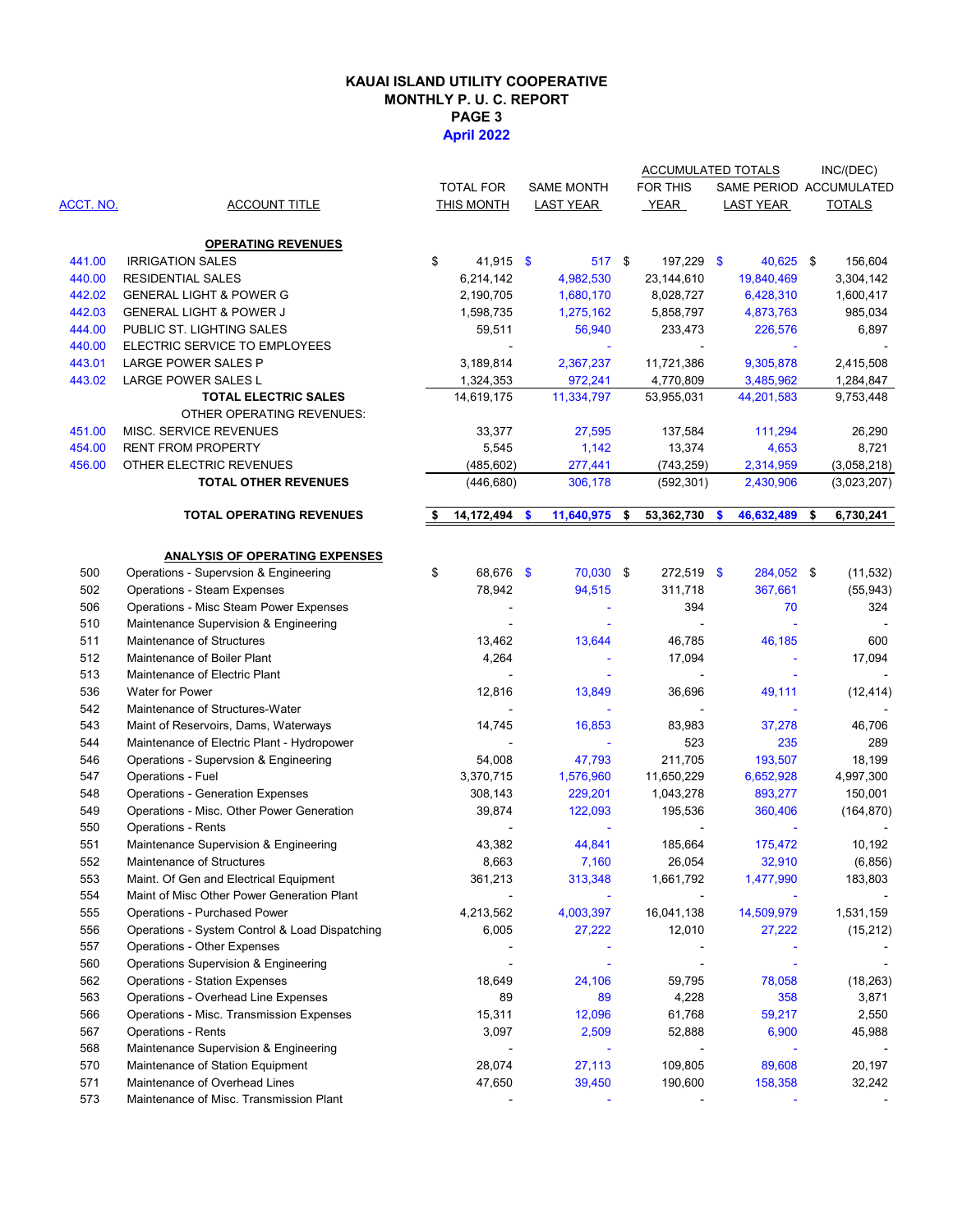#### **PAGE 3A April 2022 KAUAI ISLAND UTILITY COOPERATIVE MONTHLY P. U. C. REPORT**

|           |                                                         |                  |                   |                 | <b>ACCUMULATED TOTALS</b> | INC/(DEC)               |
|-----------|---------------------------------------------------------|------------------|-------------------|-----------------|---------------------------|-------------------------|
|           |                                                         | <b>TOTAL FOR</b> | <b>SAME MONTH</b> | <b>FOR THIS</b> |                           | SAME PERIOD ACCUMULATED |
| ACCT. NO. | <b>ACCOUNT TITLE</b>                                    | THIS MONTH       | <b>LAST YEAR</b>  | YEAR            | <b>LAST YEAR</b>          | <b>TOTALS</b>           |
| 580       | Operations - Supervsion & Engineering                   | 17,599           | 3,677             | 54,050          | 15,171                    | 38,878                  |
| 582       | <b>Operations - Station Expenses</b>                    | 16,204           | 15,863            | 59,251          | 76,463                    | (17, 212)               |
| 583       | Operations - Overhead Line Expenses                     | 186              | 119               | 1,815           | 6,273                     | (4, 458)                |
| 584       | Operations - Underground Line Expenses                  | 351              | (673)             | 8,773           | 3,452                     | 5,321                   |
| 586       | <b>Operations - Meter Expense</b>                       | 48,469           | 21,368            | 157,189         | 136,715                   | 20,474                  |
| 588       | Operations - Misc. Distribution Expenses                | 60,916           | 82,182            | 222,259         | 268,325                   | (46,066)                |
| 589       | <b>Operations - Rents</b>                               |                  | 1,112             | 8,044           | 4,796                     | 3,248                   |
| 590       | Maintenance Supervision & Engineering                   | 8,952            | 19,407            | 46,887          | 78,388                    | (31, 501)               |
| 591       | Maintenance of Structures                               |                  | $\blacksquare$    |                 |                           |                         |
| 592       | Maintenance of Station Equipment                        | 73,945           | 49,325            | 159,746         | 169,191                   | (9, 445)                |
| 593       | Maintenance of Overhead Lines                           | 282,078          | 276,230           | 1,118,853       | 1,162,101                 | (43, 248)               |
| 594       | Maintenance of Underground Lines                        | 53,649           | 42,373            | 188,400         | 148,679                   | 39,721                  |
| 595       | Maintenance of Line Transformers                        |                  |                   |                 |                           |                         |
| 596       | Maint. of Street Lighting & Signal Systems              | 750              | 1,074             | 2,990           | 2,701                     | 290                     |
| 597       | Maintenance of Meters                                   |                  | 451               | 9,300           | 2,801                     | 6,499                   |
| 901       | Operations - Member Service Supervision                 | 30,858           | 27,665            | 122,885         | 112,286                   | 10,599                  |
| 902       | <b>Operations - Meter Reading Expenses</b>              | 18,152           | 26,012            | 62,133          | 110,539                   | (48, 405)               |
| 903       | Operations - Member Records & Collection Exp.           | 146,220          | 114,224           | 527,612         | 470,803                   | 56,809                  |
| 904       | <b>Operations - Uncollectible Accounts</b>              | 13,749           | 12,081            | 53,238          | 47,750                    | 5,488                   |
| 907       | Operations - Member Services - Supervision              |                  |                   |                 |                           |                         |
| 908       | Operations - Member Services - Energy Services          | 12,638           | 17,445            | 62,759          | 54,346                    | 8,413                   |
| 909       | Operations - Informational & Instructional Advert. Exp. | 6,658            | 5,509             | 22,098          | 19,295                    | 2,803                   |
| 910       | Operations - Misc. Member Svc & Infor. Exp.             |                  |                   |                 |                           |                         |
| 911       | Operations - Sales - Supervision                        |                  |                   |                 |                           |                         |
| 920       | Operations - Admiinistrative & General Salaries         | 672,239          | 769,925           | 2,692,099       | 2,728,871                 | (36, 772)               |
| 921       | Operations - Office Supplies and Expense                | 66,017           | 39,223            | 215,876         | 189,428                   | 26,447                  |
| 923       | Operations - Outside Service Employed                   | 757,961          | 1,022,457         | 2,713,163       | 2,867,637                 | (154, 474)              |
| 924       | Operations - Property Insurance                         | 89,721           | 105,391           | 358,884         | 421,566                   | (62, 682)               |
| 928       | <b>Operations - Regulatory Commission Expense</b>       | 86,638           | 75,551            | 362,053         | 358,798                   | 3,255                   |
| 930       | <b>Operations - General Advertising Expenses</b>        | 87,880           | 111,981           | 227,747         | 254,636                   | (26, 889)               |
| 931       | <b>Operations - Rents</b>                               | 118,426          | 118,426           | 473,703         | 473,703                   |                         |
| 935       | Maintenance of General Plant                            | 130,863          | 102,034           | 355,761         | 391,548                   | (35, 787)               |
|           | TOTAL OPERATING EXPENSES:                               | 11,512,455       | 9,746,701         | 42,563,770      | 36,077,040                | 6,486,730               |
|           | TOTAL OPERATION EXPENSES:                               | 10,440,765       | 8,793,399         | 38,359,533      | 32,103,598                | 6,302,930               |
|           | TOTAL MAINTENANCE EXPENSES:                             | 1,071,690        | 953,302           | 4,204,237       | 3,973,442                 | 183,801                 |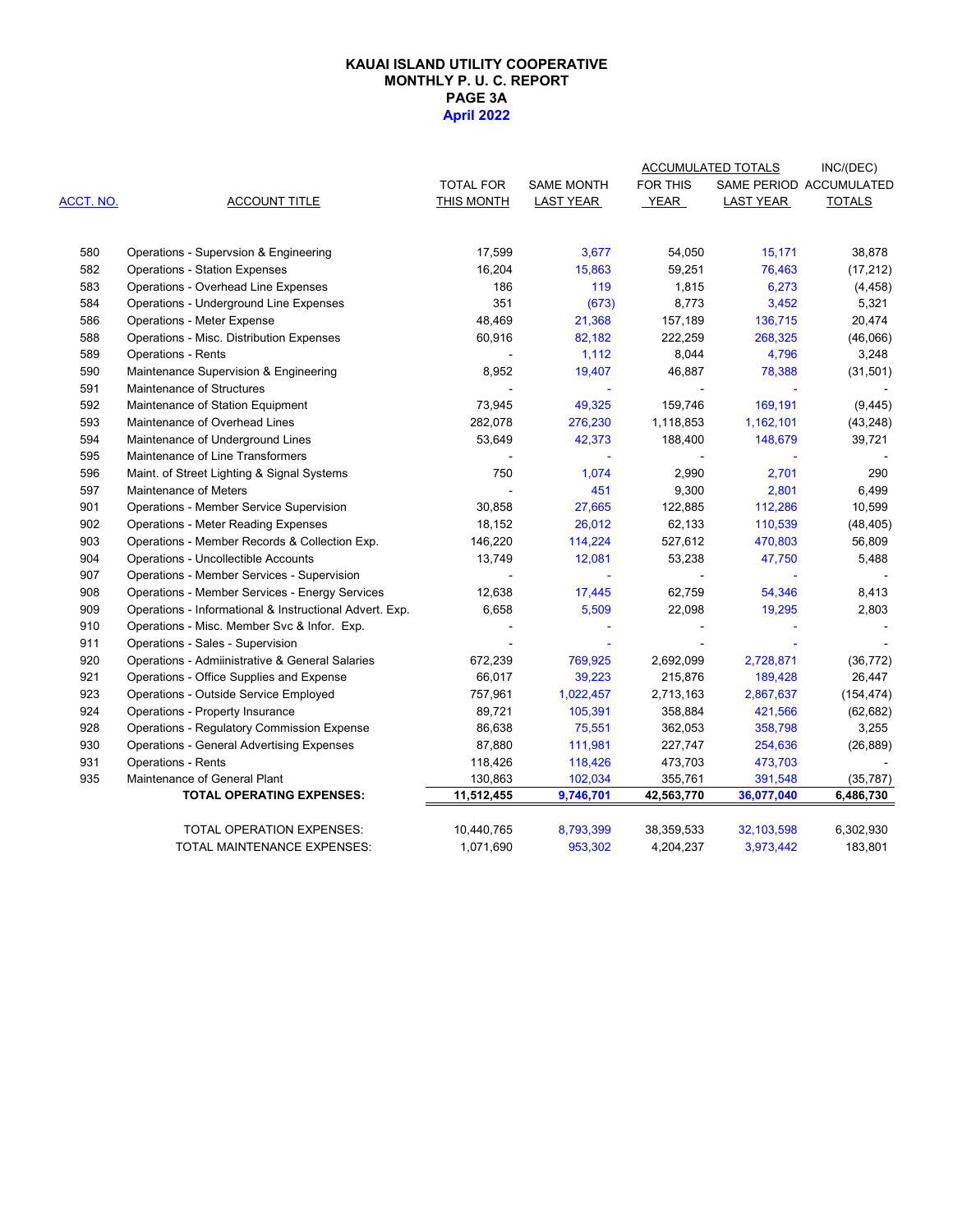### **KAUAI ISLAND UTILITY COOPERATIVE MONTHLY P. U. C. REPORT PAGE 4 April 2022**

|                                      | TOTAL CONSUMERS      |                   |                      | <b>TOTAL METERS</b> | <b>TOTAL KWH SALES</b> |                    |  |
|--------------------------------------|----------------------|-------------------|----------------------|---------------------|------------------------|--------------------|--|
|                                      |                      | <b>SAME MONTH</b> |                      | <b>SAME MONTH</b>   |                        | <b>ACCUMULATED</b> |  |
| <b>ACCOUNT TITLE</b>                 | THIS MONTH LAST YEAR |                   | THIS MONTH LAST YEAR |                     | THIS MONTH             | <b>THIS YEAR</b>   |  |
| RESIDENTIAL SALES "D"                | 29,915               | 29,772            | 29,915               | 29,772              | 15,015,918             | 59,430,935         |  |
| GENERAL LIGHT & POWER "G"            | 4.648                | 4,582             | 4,648                | 4,582               | 5,152,686              | 20,022,142         |  |
| <b>GENERAL LIGHT &amp; POWER "J"</b> | 293                  | 294               | 293                  | 294                 | 4,033,246              | 15,703,834         |  |
| <b>LARGE POWER SALES "P"</b>         | 107                  | 102               | 107                  | 102                 | 8,357,176              | 32,590,986         |  |
| <b>LARGE POWER SALES "L"</b>         | 15                   | 15                | 15                   | 15                  | 3,558,220              | 13,724,860         |  |
| IRRIGATION SALES                     | $\overline{2}$       | 3                 | $\overline{2}$       | 3                   | 126.486                | 714,876            |  |
| PUBLIC ST. LIGHTING SALES "SL"       | 3.773                | 3.766             | 3.773                | 3.766               | 63,667                 | 254,719            |  |
| ELECTRIC SERVICE TO EMPLOYEES        | 0                    | 0                 | 0                    | 0                   | 0                      | $\Omega$           |  |
| TOTALS                               | 38.753               | 38.534            | 38.753               | 38.534              | 36.307.399             | 142.442.352        |  |

|                              |                     |        | <b>SYSTEM PEAK</b>   |            |             |
|------------------------------|---------------------|--------|----------------------|------------|-------------|
|                              |                     |        | THIS MONTH LAST YEAR |            |             |
| KWH USED - NO CHARGE         | XXXXXXXX XXXXXXXXXX |        | <b>XXXXXXXXXX</b>    | 217.711    | 893,911     |
| KWH LOST - UNACCOUNTED       |                     |        |                      | 2,132,282  | 7,637,015   |
| KWH - NET TO SYSTEM          |                     |        |                      | 38,657,392 | 150,973,278 |
| <b>KWH - STATION USE</b>     |                     |        |                      | 468.548    | 1,810,514   |
| KWH & KW GENERATED - STEAM   | XXXXXXXX XXXXXXXXXX | (513)  | (318)                | 0          | 0           |
| KWH & KW GENERATED - HYDRO   | XXXXXXXX XXXXXXXXXX | 920    | 180                  | 516,825    | 1,205,639   |
| KWH & KW GENERATED - DIESEL  | XXXXXXXX XXXXXXXXXX | 34,585 | 26,450               | 14,826,401 | 58,792,721  |
| TOTAL KWH & KW GENERATED     | XXXXXXXX XXXXXXXXXX | 34,992 | 26,312               | 15,343,226 | 59,998,360  |
| TOTAL KWH & KW PURCHASED     | XXXXXXXX XXXXXXXXXX | 37.589 | 39,230               | 23.782.714 | 92,785,432  |
| PERCENTAGE OF KWH USED - N/C |                     |        |                      | 0.56%      | 0.59%       |
|                              |                     |        |                      | 5.50%      | 5.10%       |
|                              |                     |        |                      |            |             |
| AVERAGE COST PER KWH SOLD    |                     |        |                      |            |             |
|                              |                     |        |                      |            |             |
| AVERAGE NET INCOME/KWH SOLD  |                     |        |                      |            |             |
|                              |                     |        |                      |            |             |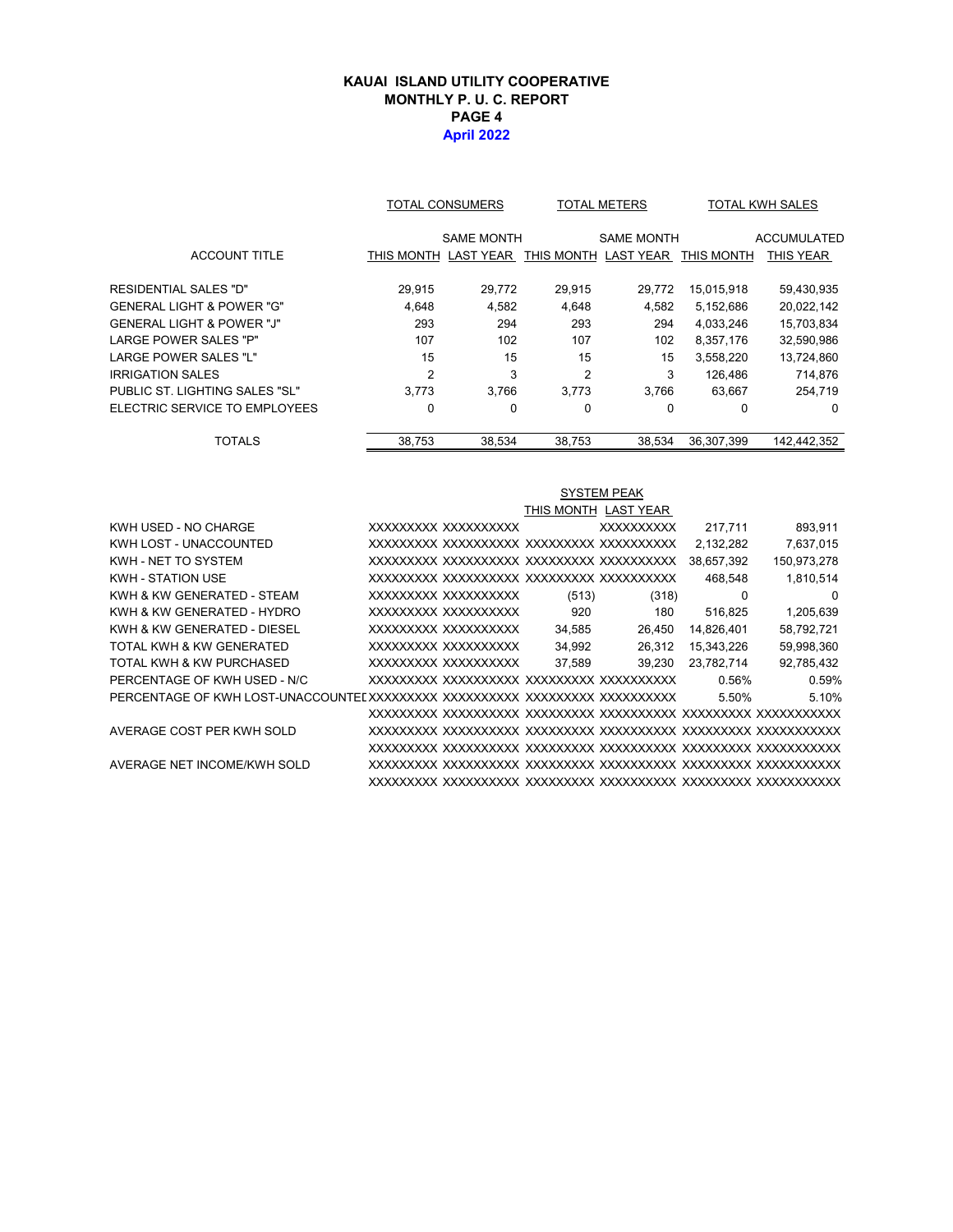### **PAGE 5 April 2022 KAUAI ISLAND UTILITY COOPERATIVE MONTHLY P. U. C. REPORT**

|                                      |    | NET REVENUES RECEIVED |    |                   | <b>AVERAGE KWH</b><br>SOLD PER CUSTOMER | <b>AVERAGE NET REVENUE</b><br>PER KWH SOLD          |                 |    |                                       |
|--------------------------------------|----|-----------------------|----|-------------------|-----------------------------------------|-----------------------------------------------------|-----------------|----|---------------------------------------|
| <b>ACCOUNT TITLE</b>                 |    | THIS MONTH            |    | <b>SAME MONTH</b> |                                         | <b>SAME MONTH</b><br>LAST YEAR THIS MONTH LAST YEAR | THIS MONTH      |    | <b>SAME MONTH</b><br><b>LAST YEAR</b> |
|                                      |    |                       |    |                   |                                         |                                                     |                 |    |                                       |
| <b>RESIDENTIAL SALES "D"</b>         | \$ | 6,214,142             | \$ | 4,982,530         | 502                                     | 463                                                 | $$0.4138369$ \$ |    | 0.3617812                             |
| <b>GENERAL LIGHT &amp; POWER "G"</b> |    | 2,190,705             |    | 1,680,170         | 1.109                                   | 980                                                 | 0.4251579       |    | 0.3743594                             |
| <b>GENERAL LIGHT &amp; POWER "J"</b> |    | 1,598,735             |    | 1,275,162         | 13,765                                  | 12,589                                              | 0.3963892       |    | 0.3445254                             |
| <b>LARGE POWER SALES "P"</b>         |    | 3,189,814             |    | 2,367,237         | 78,104                                  | 69,596                                              | 0.3816856       |    | 0.3334713                             |
| <b>LARGE POWER SALES "L"</b>         |    | 1,324,353             |    | 972.241           | 237.215                                 | 199.771                                             | 0.3721955       |    | 0.3244513                             |
| <b>IRRIGATION SALES</b>              |    | 41.915                |    | 517               | 63.243                                  | 820                                                 | 0.3313800       |    | 0.2100325                             |
| PUBLIC ST. LIGHTING SALES "SL"       |    | 59.511                |    | 56.940            | 17                                      | 17                                                  | 0.9347167       |    | 0.8868622                             |
| <b>TOTALS</b>                        | S. | 14,619,175            |    | \$11,334,797      | 937                                     | 834                                                 | \$0.4026500     | \$ | 0.3528500                             |
|                                      |    |                       |    |                   |                                         |                                                     |                 |    |                                       |
| KWH USED - NO CHARGE                 |    | XXXXXXXXXX XXXXXXXXXX |    |                   |                                         | XXXXXXXXX XXXXXXXXX XXXXXXXXXXXX                    |                 |    |                                       |
| KWH LOST - UNACCOUNTED               |    |                       |    |                   |                                         |                                                     |                 |    |                                       |
| KWH - NET TO SYSTEM                  |    |                       |    |                   |                                         |                                                     |                 |    |                                       |
| KWH - STATION USE                    |    |                       |    |                   |                                         |                                                     |                 |    |                                       |
| KWH & KW GENERATED - STEAM           |    |                       |    |                   |                                         |                                                     |                 |    |                                       |
| KWH & KW GENERATED - DIESEL          |    |                       |    |                   |                                         |                                                     |                 |    |                                       |

| <b>KWH - STATION USE</b>     |     |            |  |                                                              |            |
|------------------------------|-----|------------|--|--------------------------------------------------------------|------------|
| KWH & KW GENERATED - STEAM   |     |            |  |                                                              |            |
| KWH & KW GENERATED - DIESEL  |     |            |  |                                                              |            |
| TOTAL KWH & KW GENERATED     |     |            |  |                                                              |            |
| TOTAL KWH & KW PURCHASED     |     |            |  |                                                              |            |
| PERCENTAGE OF KWH USED - N/C |     |            |  |                                                              |            |
|                              |     |            |  |                                                              |            |
|                              |     |            |  |                                                              |            |
| AVERAGE COST PER KWH SOLD    |     |            |  | \$14.021.350 \$12.022.259 XXXXXXXXX XXXXXXXXXX \$0.386184 \$ | 0.374251   |
|                              |     |            |  |                                                              |            |
| AVERAGE NET INCOME/KWH SOLD  | \$. | 597.824 \$ |  | (687,462) XXXXXXXXX XXXXXXXXXX \$ 0.016466 \$                | (0.021401) |
|                              |     |            |  |                                                              |            |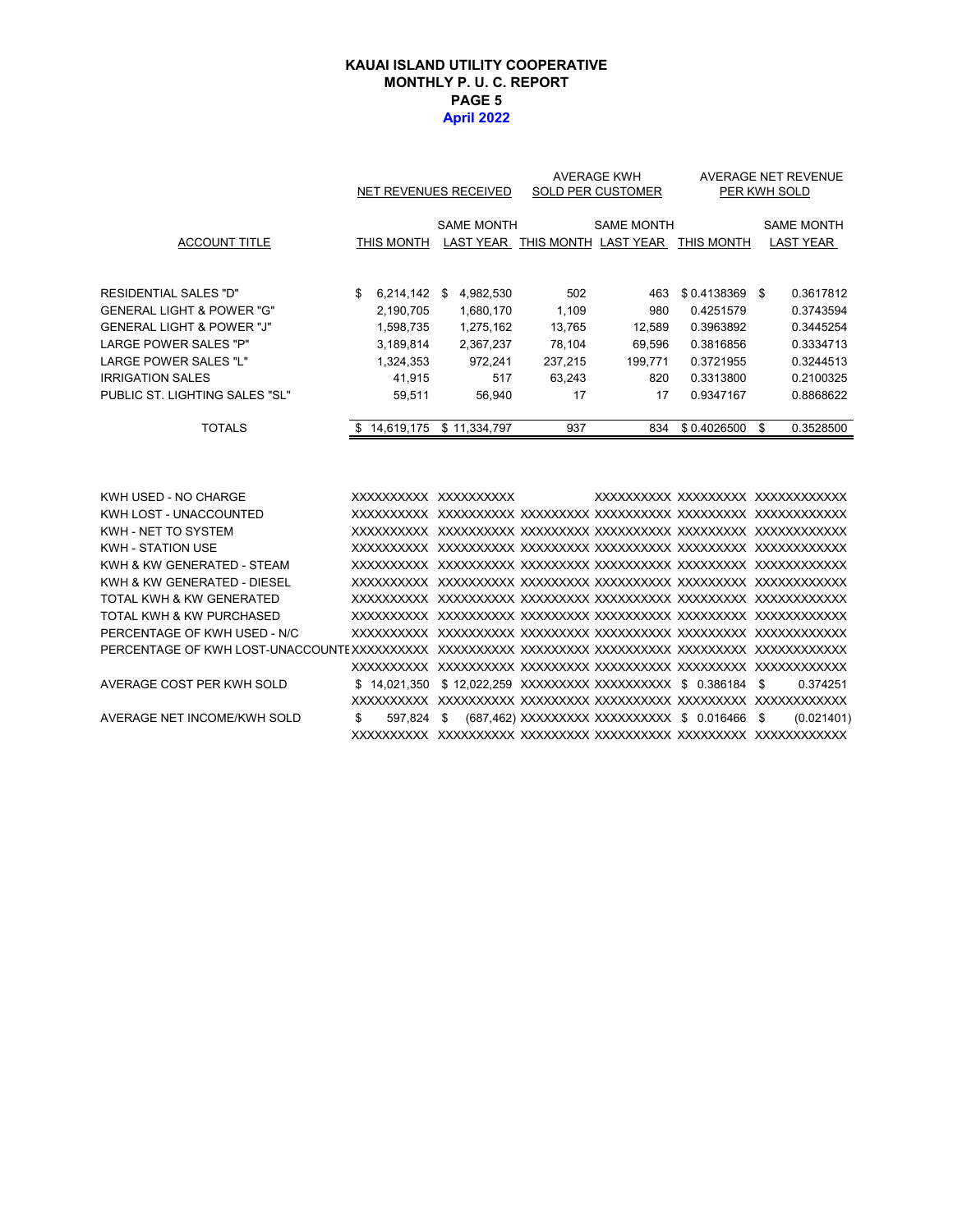#### **KAUAI ISLAND UTILITY COOPERATIVE MONTHLY P. U. C. REPORT PAGE 5A April 2022**

|                                | AVERAGE NET REVENUE |                  |    |                   | PERCENT OF TOTAL        |                   |  |  |
|--------------------------------|---------------------|------------------|----|-------------------|-------------------------|-------------------|--|--|
|                                |                     | PER CUSTOMER     |    |                   | <b>REVENUE RECEIVED</b> |                   |  |  |
|                                |                     |                  |    | <b>SAME MONTH</b> |                         | <b>SAME MONTH</b> |  |  |
| <b>ACCOUNT TITLE</b>           |                     | THIS MONTH       |    | <b>LAST YEAR</b>  | THIS MONTH              | <b>LAST YEAR</b>  |  |  |
|                                |                     |                  |    |                   |                         |                   |  |  |
| RESIDENTIAL SALES "D"          | \$                  | $208 \text{ } $$ |    | 167               | 42.51%                  | 43.96%            |  |  |
| GENERAL LIGHT & POWER "G"      |                     | 471              |    | 367               | 14.99%                  | 14.82%            |  |  |
| GENERAL LIGHT & POWER "J"      |                     | 5.456            |    | 4.337             | 10.94%                  | 11.25%            |  |  |
| LARGE POWER SALES "L"          |                     | 29.811           |    | 23.208            | 21.82%                  | 20.88%            |  |  |
| LARGE POWER SALES "P"          |                     | 88,290           |    | 64,816            | 9.06%                   | 8.58%             |  |  |
| IRRIGATION SALES               |                     | 20.957           |    | 172               | 0.29%                   | $0.00\%$          |  |  |
| PUBLIC ST. LIGHTING SALES "SL" |                     | 16               |    | 15                | 0.41%                   | 0.50%             |  |  |
| ELECTRIC SERVICE TO EMPLOYEES  |                     | 0                |    | 0                 | $0.00\%$                | $0.00\%$          |  |  |
| <b>TOTALS</b>                  | \$                  | 377              | \$ | 294               | 100.00%                 | 100.00%           |  |  |
|                                |                     |                  |    |                   |                         |                   |  |  |

KWH USED - NO CHARGE XXXXXXXXXXX XXXXXXXXXXX XXXXXXXXXXX KWH LOST - UNACCOUNTED XXXXXXXXXXX XXXXXXXXXXX XXXXXXXXXXX XXXXXXXXXXX KWH - NET TO SYSTEM XXXXXXXXXXX XXXXXXXXXXX XXXXXXXXXXX XXXXXXXXXXX KWH - STATION USE XXXXXXXXXXX XXXXXXXXXXX XXXXXXXXXXX XXXXXXXXXXX KWH & KW GENERATED - STEAM XXXXXXXXXXX XXXXXXXXXXX XXXXXXXXXXX XXXXXXXXXXX KWH & KW GENERATED - DIESEL XXXXXXXXXXX XXXXXXXXXXX XXXXXXXXXXX XXXXXXXXXXX TOTAL KWH & KW GENERATED XXXXXXXXXXX XXXXXXXXXXX XXXXXXXXXXX XXXXXXXXXXX TOTAL KWH & KW PURCHASED XXXXXXXXXXX XXXXXXXXXXX XXXXXXXXXXX XXXXXXXXXXX PERCENTAGE OF KWH USED - N/C XXXXXXXXXXX XXXXXXXXXXX XXXXXXXXXXX XXXXXXXXXXX PERCENTAGE OF KWH LOST-UNACCOUNTED XXXXXXXXXXX XXXXXXXXXXX XXXXXXXXXXX XXXXXXXXXXX XXXXXXXXXXX XXXXXXXXXXX XXXXXXXXXXX XXXXXXXXXXX AVERAGE COST PER KWH SOLD XXXXXXXXXXX XXXXXXXXXXX XXXXXXXXXXX XXXXXXXXXXX XXXXXXXXXXX XXXXXXXXXXX XXXXXXXXXXX XXXXXXXXXXX AVERAGE NET INCOME/KWH SOLD XXXXXXXXXXX XXXXXXXXXXX XXXXXXXXXXX XXXXXXXXXXX XXXXXXXXXXX XXXXXXXXXXX XXXXXXXXXXX XXXXXXXXXXX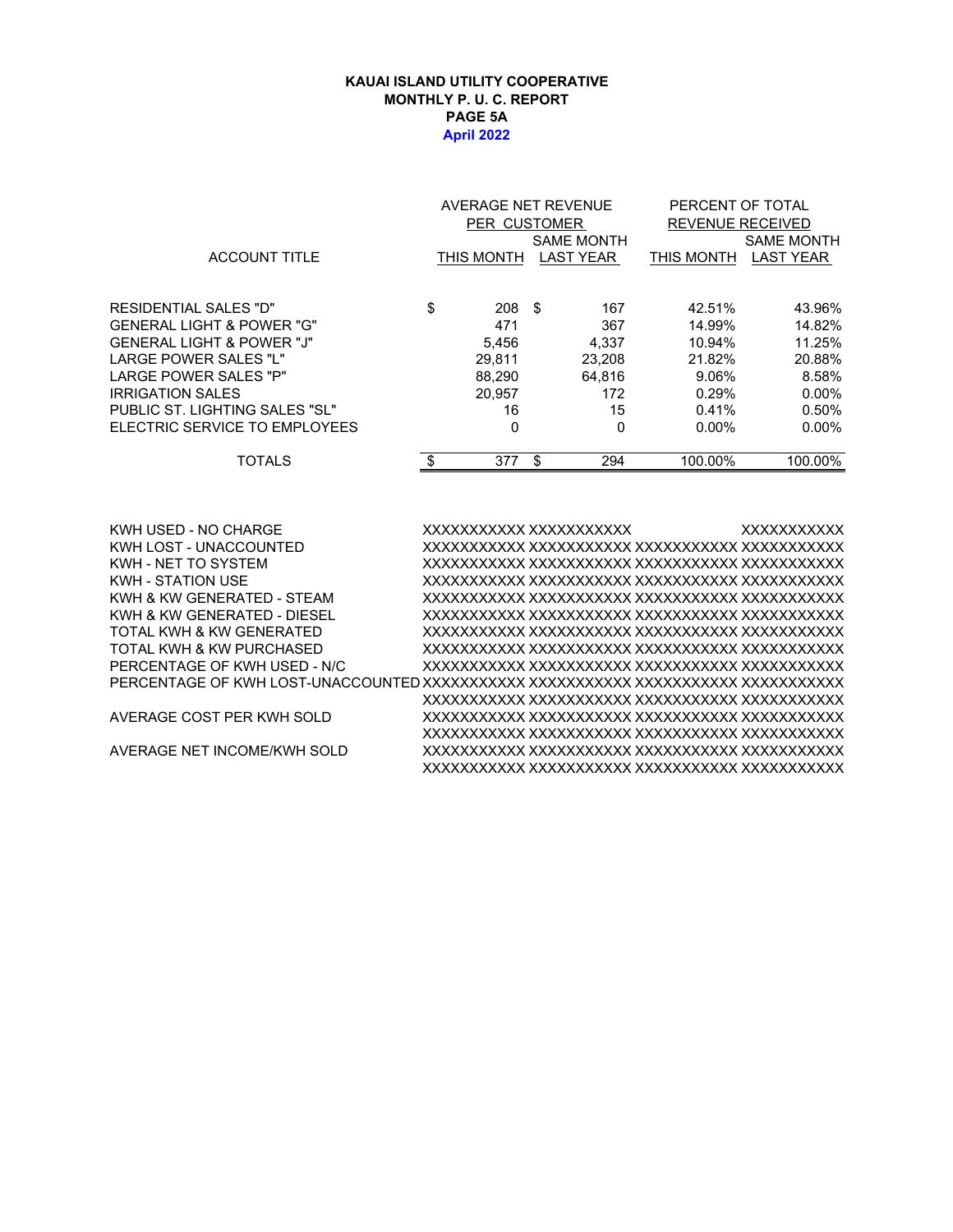### **KAUAI ISLAND UTILITY COOPERATIVE MONTHLY STATISTICAL INFORMATION MONTHLY P. U. C. REPORT PAGE 6 April 2022**

|                                      | TOTALS FOR THIS MONTH |                 | <b>ACCUMULATED TOTALS</b> | <b>FOR THIS YEAR</b> |                   |
|--------------------------------------|-----------------------|-----------------|---------------------------|----------------------|-------------------|
| <b>GENERATING STATION STATISTICS</b> | <b>FUEL OIL</b>       | DIESEL OIL      | <b>FUEL OIL</b>           |                      | <b>DIESEL OIL</b> |
| BARRELS OF OIL CONSUMED              | None                  | 26.441          | None                      |                      | 105,382           |
| AVE COST PER BBL OF OIL CONSUMED(\$) | N/A                   | \$<br>127.48    | N/A                       | \$                   | 110.55            |
| TOTAL COST OF OIL CONSUMED(\$)       | N/A                   | \$<br>3,370,715 | N/A                       | \$                   | 11,650,229        |
| COST OF OIL PER KWH GENERATED(\$)    | N/A                   | \$<br>0.22735   | N/A                       | \$                   | 0.19816           |
| MONTH END PRICE PER BARREL(\$)       | N/A                   | \$170.18        |                           |                      |                   |

| <b>EMPLOYEES AND PAYROLL</b>        | NON-<br><b>BARGAINING</b> | <b>BARGAINING</b> | <b>TOTAL</b> | YEAR TO DATE |
|-------------------------------------|---------------------------|-------------------|--------------|--------------|
| TOTAL NUMBER OF EMPLOYEES           | 53                        | 82                | 135          |              |
| <b>TOTAL PAYROLL</b>                | n/a                       | n/a               | 2,332,256    | 9,164,438    |
| AMOUNT CHARGED TO PLANT             | n/a                       | n/a               | 366.246      | 1,440,144    |
| AMOUNT CHARGED TO OTHER ACCTS       | n/a                       | n/a               | 55.657       | 229.112      |
| AMOUNT CHARGED TO OPERATING EXPENSE | n/a                       | n/a               | 1.910.354    | 7,495,182    |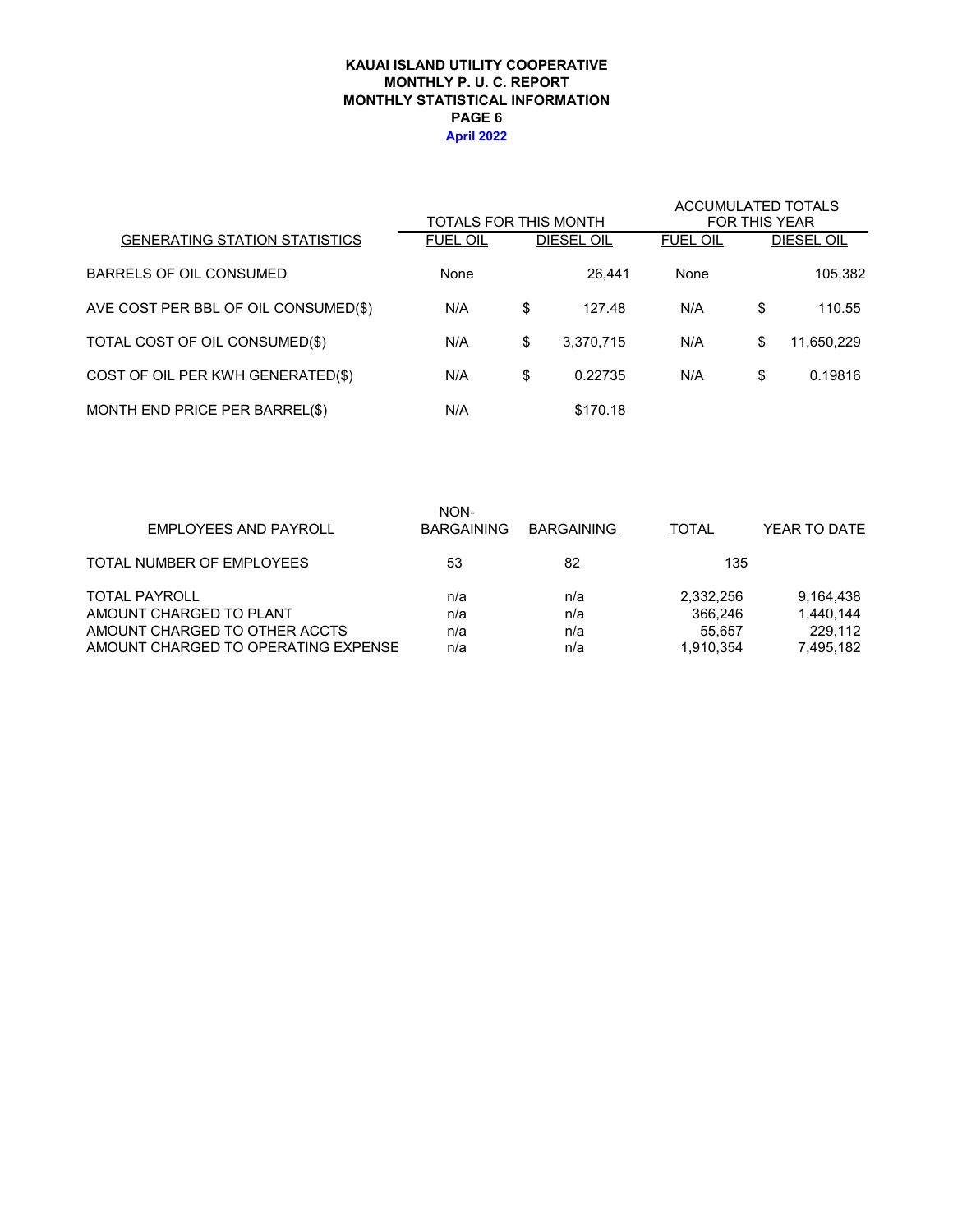### **KAUAI ISLAND UTILITY COOPERATIVE MONTHLY P. U. C. REPORT TRANSMISSION & DISTRIBUTION PAGE 6A April 2022**

|                                                                   |                    | FOR THIS MONTH | SAME PERIOD LAST YEAR |                  |
|-------------------------------------------------------------------|--------------------|----------------|-----------------------|------------------|
|                                                                   | <b>HIGHER THAN</b> | 7.2 K.V.       | <b>HIGHER THAN</b>    | 7.2 K.V.         |
| DESCRIPTION:                                                      | <u>7.2 K.V.</u>    | AND LOWER      | <u>7.2 K.V.</u>       | <b>AND LOWER</b> |
|                                                                   |                    |                |                       |                  |
| <b>TRANSMISSION SYSTEM</b>                                        |                    |                |                       |                  |
| LINE LENGTH-NUMBER OF MILES:                                      |                    |                |                       |                  |
|                                                                   | 171.37             |                | 171.37                |                  |
|                                                                   |                    |                |                       |                  |
| <b>DISTRIBUTION SYSTEM</b>                                        |                    |                |                       |                  |
| LINE LENGTH-NUMBER OF MILES:                                      |                    |                |                       |                  |
|                                                                   |                    |                |                       |                  |
| 12,000 VOLTS 3 PHASE PRIMARY                                      | 473.30             |                | 467.49                |                  |
| 12,000 VOLTS 1 PHASE PRIMARY                                      | 31.69              |                | 31.69                 |                  |
| 7,200 VOLTS 3 PHASE PRIMARY                                       |                    | 23.69          |                       | 23.69            |
| 7,200 VOLTS 1 PHASE PRIMARY                                       |                    | 296.97         |                       | 294.76           |
| 4,160 VOLTS 3 PHASE PRIMARY 4 WIRE                                |                    | 0.46           |                       | 0.46             |
| 4,160 VOLTS 1 PHASE PRIMARY 3 WIRE<br>2,300 VOLTS 3 PHASE PRIMARY |                    | 0.00<br>0.00   |                       | 0.00<br>0.00     |
| 2,300 VOLTS 1 PHASE PRIMARY                                       |                    | 2.70           |                       | 2.70             |
| 120/240 VOLTS 4,3,&2 WIRE SECONDARY                               |                    | 527.25         |                       | 525.93           |
| ST. LIGHT SYSTEMS, MULTIPLE & SERIES                              |                    | 0.00           |                       | 0.00             |
|                                                                   |                    |                |                       |                  |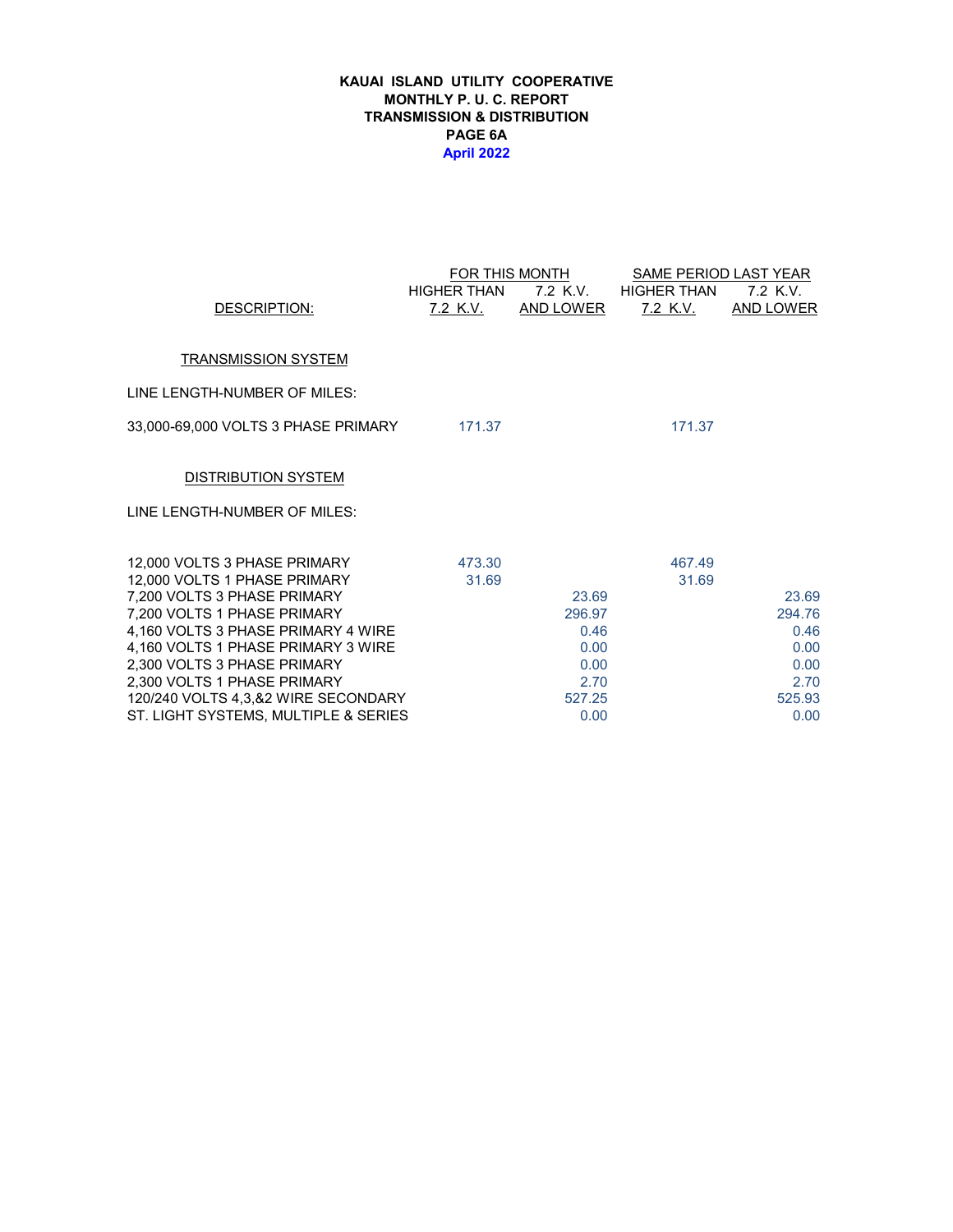#### **KAUAI ISLAND UTILITY COOPERATIVE MONTHLY P. U. C. REPORT ASSETS AND OTHER DEBITS April 2022 PAGE 7**

|            | <b>TOTAL ASSETS AND OTHER DEBITS</b>                      | S    | 395,129,854                         | \$<br>390,055,701              | S    | 381,592,397                       | \$<br>(5,074,153)                     |
|------------|-----------------------------------------------------------|------|-------------------------------------|--------------------------------|------|-----------------------------------|---------------------------------------|
|            |                                                           |      |                                     |                                |      |                                   |                                       |
| 186        | OTHER DEFERRED DEBITS<br><b>TOTAL DEFERRED DEBITS</b>     | s,   | 120,650<br>33,423,472               | \$<br>161,285<br>32,422,189 \$ |      | 388,673<br>29,858,313 \$          | 40,635<br>(1,001,282)                 |
| 184        | <b>CLEARING ACCOUNTS</b>                                  |      |                                     | (268, 160)                     |      | 40,991                            | (268, 160)                            |
| 183        | PRELIMINARY SURVEY & INVESTIGATION                        |      | 10,592,886                          | 10,698,406                     |      | 9,490,034                         | 105,520                               |
| 182        | <b>REGULATORY ASSETS</b>                                  |      | 22,709,936                          | 21,830,658                     |      | 19,938,615                        | (879, 277)                            |
| 181        | UNAMORTIZED DEBT DISCOUNT & EXP.                          |      |                                     |                                |      |                                   |                                       |
|            | <b>TOTAL CURRENT AND ACCRUED ASSETS</b>                   | \$   | 69,748,624                          | \$<br>66,850,705               | - \$ | 62,801,121                        | \$<br>(2,897,919)                     |
| 173        | ACCRUED UTILITY REVENUE                                   |      | 8,871,472                           | 8,411,561                      |      | 6,786,883                         | (459, 911)                            |
| 171        | INTEREST AND DIVIDEND RECEIVABLE                          |      | 11,287                              | 15,755                         |      | 5,940                             | 4,468                                 |
| 165        | <b>PREPAYMENTS</b>                                        |      | 2,670,513                           | 2,008,340                      |      | 1,153,659                         | (662, 174)                            |
| 154        | MATERIALS AND SUPPLIES-UTILITY                            |      | 17,378,619                          | 16,859,151                     |      | 15,477,443                        | (519, 469)                            |
| 151        | <b>FUEL STOCK</b>                                         |      | 1,681,328                           | 1,923,201                      |      | 1,411,500                         | 241,873                               |
| 144        | ACCUM. PROV. FOR UNCOLLECTIBLES-CR.                       |      | (569, 999)                          | (271, 172)                     |      | (1, 152, 865)                     | 298,827                               |
| 143        | OTHER ACCOUNTS RECEIVABLE                                 |      | 601,395                             | 543,689                        |      | 425,131                           | (57, 706)                             |
| 142        | <b>CUSTOMER ACCOUNTS RECEIVABLE</b>                       |      | 11,569,706                          | 11,402,190                     |      | 10,676,903                        | (167, 517)                            |
| 136        | <b>TEMPORARY INVESTMENTS</b>                              |      | 19,138,407                          | 19,140,900                     |      | 19,134,888                        | 2,493                                 |
| 135        | <b>WORKING FUNDS</b>                                      |      | 23,000                              | 23,000                         |      | 23,000                            |                                       |
| 134        | SPECIAL DEPOSITS                                          |      | 393                                 | (6, 845)                       |      | (6, 554)                          | (7, 238)                              |
| 131        | <b>CASH</b>                                               |      | 8,372,502                           | 6,800,936                      |      | 8,865,192                         | (1,571,566)                           |
|            | <b>TOTAL OTHER PROPERTY &amp; INVESTMENTS</b>             | - \$ | 28.496.087                          | \$<br>27.989.683               | - \$ | 29,832,262 \$                     | (506, 404)                            |
| 123        | INVEST IN ASSOC ORG - PAT CAP                             |      | 2,529,942                           | 2,481,133                      |      | 2,461,236                         | (48, 810)                             |
| 123        | <b>INVESTMENT IN KRS1 / KRS2H</b>                         |      | 25,966,145                          | 25,508,551                     |      | 27,371,025                        | (457, 594)                            |
| 121<br>122 | NON-UTILITY PROPERTY<br>DEPRECIATION OF NON-UTILITY PLANT |      |                                     |                                |      |                                   |                                       |
|            | <b>TOTAL UTILITY PLANT LESS RESERVES</b>                  | \$   | 263,461,671                         | \$<br>262,793,123 \$           |      | 259,100,702 \$                    | (668, 547)                            |
| 109        | OTHER UTILITY PLANT ADJUSTMENTS                           |      | 54,852,453                          | 54,852,453                     |      | 54,852,453                        |                                       |
| 107        | <b>CONSTRUCTION WORK IN PROGRESS</b>                      |      | 11,830,945                          | 13,461,836                     |      | 8,420,346                         | 1,630,891                             |
|            | UTILITY PLANT LESS RESERVES                               |      | 196,778,272                         | 194,478,834                    |      | 195,827,903                       | (2, 299, 438)                         |
| 108        | ACCUM. PROV. FOR DEPRECIATION                             |      | 325,718,580                         | 329,031,390                    |      | 318,869,626                       | 3,312,810                             |
| 101        | UTILITY PLANT IN SERVICE                                  | \$   | 522,496,852                         | \$<br>523,510,223              | - \$ | 514,697,528                       | \$<br>1,013,372                       |
|            |                                                           |      |                                     |                                |      |                                   |                                       |
|            |                                                           |      | <b>CLOSE OF</b><br><b>LAST YEAR</b> | OF THIS<br><b>MONTH</b>        |      | <b>PERIOD</b><br><b>LAST YEAR</b> | <b>DECREASE</b><br><b>DURING YEAR</b> |
|            |                                                           |      | <b>BALANCE AT</b>                   | AT CLOSE                       |      | <b>SAME</b>                       | <b>INCREASE/</b>                      |
|            |                                                           |      | $Dec-21$                            | Apr-22                         |      | Apr-21                            |                                       |
|            |                                                           |      | <b>Audited</b>                      |                                |      |                                   |                                       |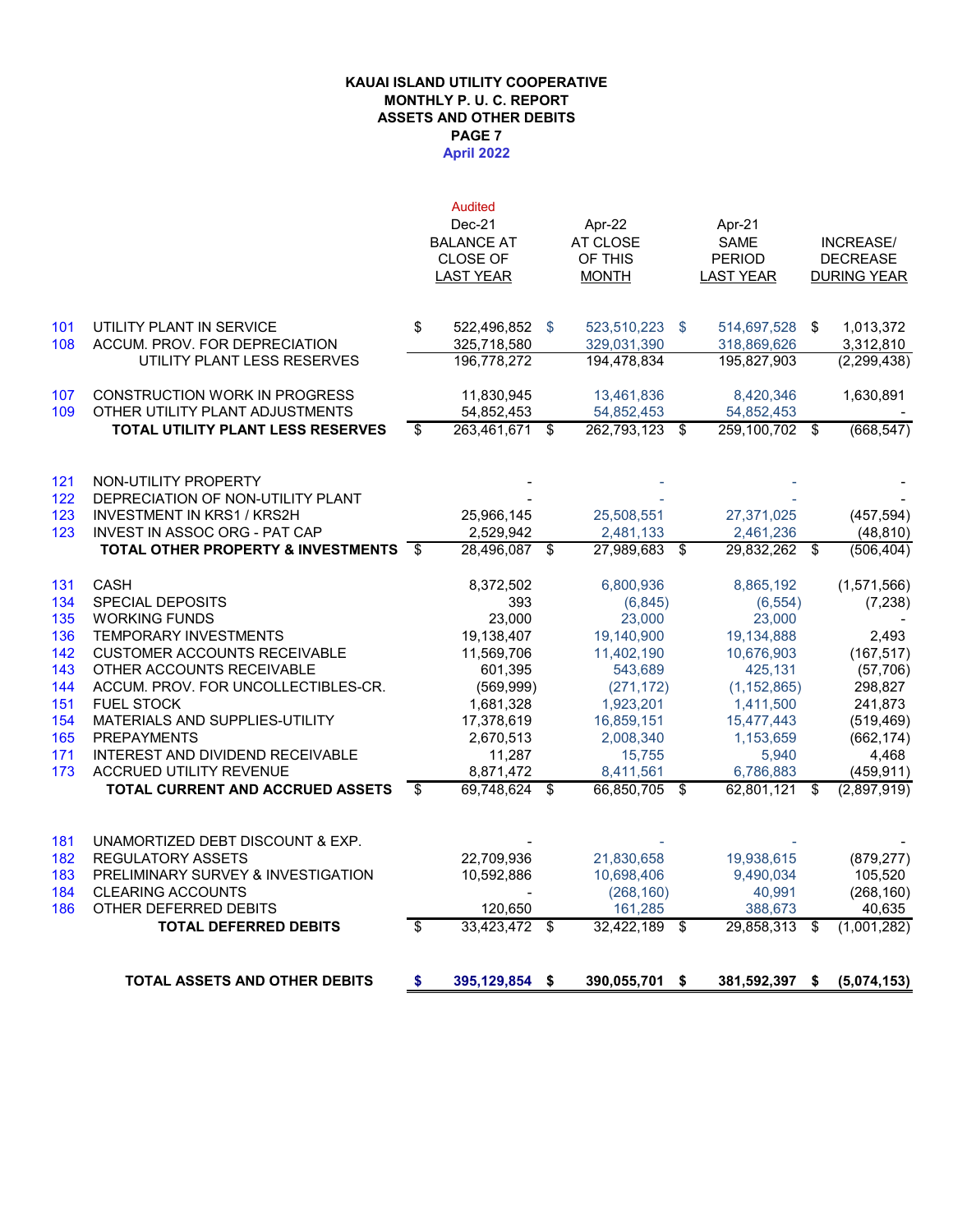### **April 2022 KAUAI ISLAND UTILITY COOPERATIVE MONTHLY P. U. C. REPORT LIABILITIES AND OTHER CREDITS PAGE 8**

|            |                                                                | <b>Audited</b><br>Dec-21 |      | Apr-22           |      | Apr-21                  |     |                    |
|------------|----------------------------------------------------------------|--------------------------|------|------------------|------|-------------------------|-----|--------------------|
|            |                                                                | <b>BALANCE AT</b>        |      | AT CLOSE         |      | <b>SAME</b>             |     | INCREASE/          |
|            |                                                                | <b>CLOSE OF</b>          |      | OF THIS          |      | <b>PERIOD</b>           |     | (DECREASE)         |
|            |                                                                | <b>LAST YEAR</b>         |      | <b>MONTH</b>     |      | <b>LAST YEAR</b>        |     | <b>DURING YEAR</b> |
| 201        | PATRONAGE CAPITAL                                              | \$<br>125,263,400        | - \$ | 133,533,146      | -\$  | 126,518,642             | \$  | 8,269,746          |
| 201        | OPERATING MARGINS-CURRENT YEAR                                 | 8,296,852                |      | (1,100,422)      |      | (601, 459)              |     | (9, 397, 274)      |
| 215        | OTHER MARGINS AND EQUITIES                                     | (864, 936)               |      | (864, 936)       |      | (1,028,145)             |     |                    |
| 217        | RETIRED CAPITAL CREDITS                                        | 1,048,231                |      | 1,057,901        |      | 999,898                 |     | 9,670              |
| 200        | <b>MEMBERSHIP FEES</b>                                         | 583                      |      | 588              |      | 571                     |     | 5                  |
|            | <b>TOTAL MARGINS &amp; EQUITIES</b>                            | \$<br>133,744,131        | -\$  | 132,626,277      | \$   | 125,889,507             | -\$ | (1, 117, 854)      |
| 224        | <b>LONG TERM DEBT - RUS</b>                                    | 109,711,186              |      | 116,048,675      |      | 108,032,356             |     | 6,337,488          |
| 224        | LONG TERM DEBT - CFC                                           | 103,483,244              |      | 101,425,608      |      | 107,994,169             |     | (2,057,636)        |
|            | <b>TOTAL LONG TERM DEBT</b>                                    | \$<br>213,194,431        | -\$  | 217,474,283      | \$   | 216,026,525             | \$  | 4,279,852          |
| 228        | ACC. PROVISION FOR PENSION & BENEFITS                          | (214, 503)               |      | (26, 924)        |      | 191.996                 |     | 187,579            |
|            | TOTAL OTHER NONCURRENT LIABILITIES                             | \$<br>$(214, 503)$ \$    |      | $(26, 924)$ \$   |      | 191,996                 | \$  | 187,579            |
| 223        | CURRENT PORTION OF LONG TERM DEBT                              | 13,911,273               |      | 13,911,273       |      | 13,576,038              |     |                    |
| 231        | <b>NOTES PAYABLE</b>                                           |                          |      |                  |      |                         |     |                    |
| 232        | <b>ACCOUNTS PAYABLE</b>                                        | 9,554,308                |      | 6,363,441        |      | 6,209,124               |     | (3, 190, 867)      |
| 235        | <b>CUSTOMER DEPOSITS</b>                                       | 1,367,394                |      | 1,439,012        |      | 1,424,050               |     | 71,618             |
| 236        | <b>TAXES ACCRUED</b>                                           | 7,426,175                |      | 5,120,065        |      | 3,767,443               |     | (2,306,109)        |
| 237        | <b>INTEREST ACCRUED</b>                                        | 876,836                  |      | 376,815          |      | 397,665                 |     | (500, 021)         |
| 238        | PATRONAGE CAPITAL PAYABLE                                      | 34,991                   |      | 37,427           |      | 668                     |     | 2,435              |
| 241<br>242 | TAX COLLECTIONS PAYABLE<br>MISC. CURRENT & ACCRUED LIABILITIES | (0)<br>3,946,199         |      | (0)<br>2,072,583 |      |                         |     | (1,873,616)        |
|            | <b>TOTAL CURRENT &amp; ACCRUED LIABILITIES</b>                 | \$<br>$37,117,177$ \$    |      | 29,320,616       | \$   | 2,524,419<br>27,899,406 | \$  | (7,796,560)        |
|            |                                                                |                          |      |                  |      |                         |     |                    |
|            | 224.18 RUS REDLG GRANT                                         | 1,895,319                |      | 1,895,319        |      | 1,895,319               |     |                    |
| 252        | <b>CUSTOMER ADVANCES FOR CONSTRUCTION</b>                      | 5,249,453                |      | 5,299,427        |      | 4,052,853               |     | 49,974             |
| 253        | OTHER DEFERRED CREDITS                                         | 3,924,715                |      | 3,344,992        |      | 5,222,820               |     | (579, 723)         |
| 254        | REGULATORY LIABILITY                                           | 219,132                  |      | 121,712          |      | 413,972                 |     | (97, 420)          |
|            | <b>TOTAL DEFERRED CREDITS</b>                                  | \$<br>11,288,619 \$      |      | 10,661,450       | -\$  | 11,584,964              | -\$ | (627, 169)         |
|            | <b>TOTAL LIABILITIES AND OTHER CREDITS</b>                     | \$<br>395,129,854 \$     |      | 390,055,701      | - \$ | 381,592,397 \$          |     | (5,074,153)        |
|            |                                                                |                          |      |                  |      |                         |     |                    |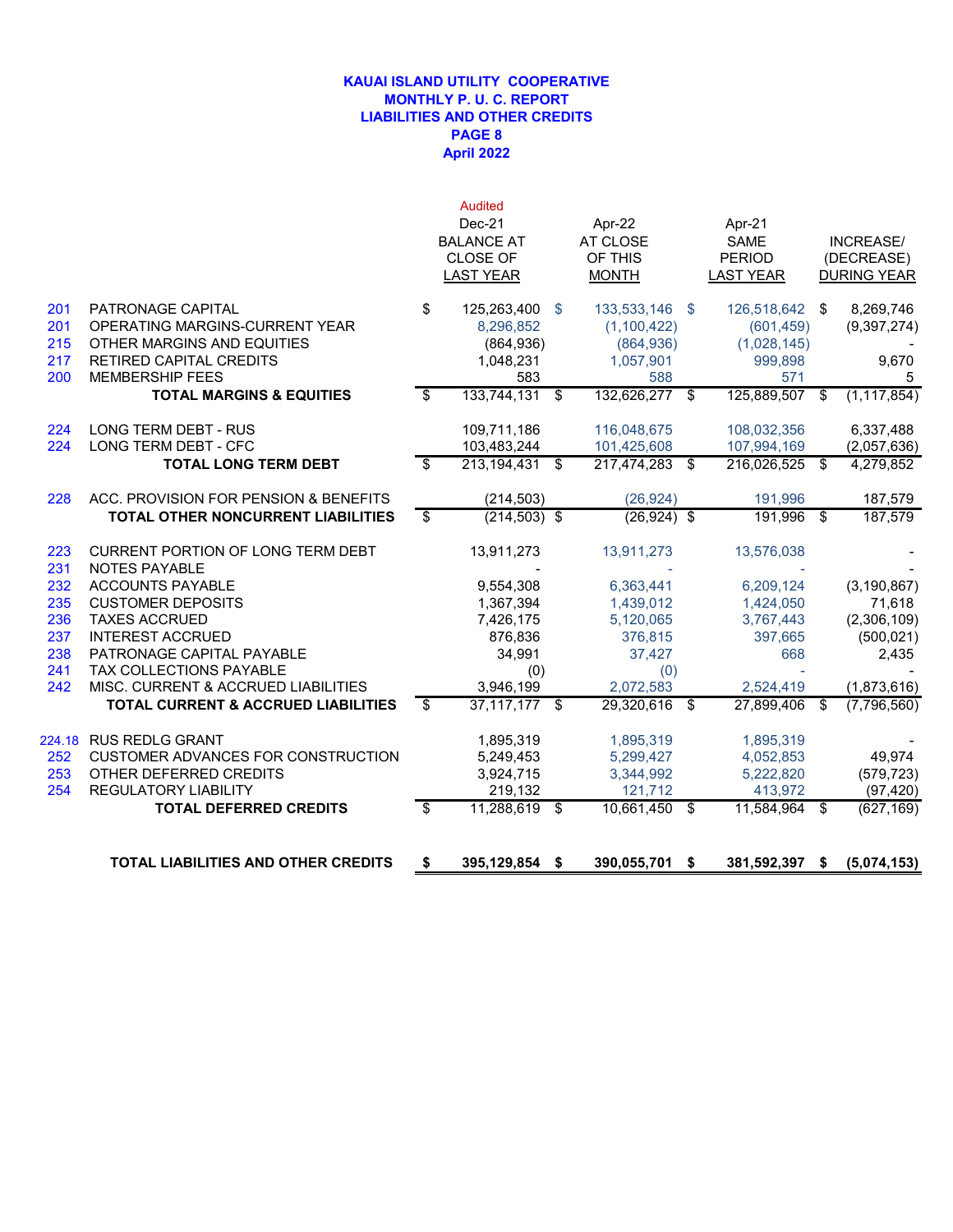#### **April 2022 KAUAI ISLAND UTILITY COOPERATIVE MONTHLY P. U. C. REPORT ANALYSIS OF UTILITY PLANT PAGE 9**

|                                                                       |                                                                                                                                                                                                                    |                          | <b>Audited</b><br><b>BALANCE AT</b>                                                                         |               | AT CLOSE                                                                                                         |                | <b>SAME</b>                                                                                                    |                         | INCREASE/                                                                          |
|-----------------------------------------------------------------------|--------------------------------------------------------------------------------------------------------------------------------------------------------------------------------------------------------------------|--------------------------|-------------------------------------------------------------------------------------------------------------|---------------|------------------------------------------------------------------------------------------------------------------|----------------|----------------------------------------------------------------------------------------------------------------|-------------------------|------------------------------------------------------------------------------------|
|                                                                       | <b>ACCOUNT TITLE:</b>                                                                                                                                                                                              |                          | <b>CLOSE OF</b><br><b>LAST YEAR</b>                                                                         |               | OF THIS<br><b>MONTH</b>                                                                                          |                | <b>PERIOD</b><br><b>LAST YEAR</b>                                                                              |                         | <b>DECREASE</b><br><b>DURING YEAR</b>                                              |
|                                                                       | UTILITY PLANT IN SERVICE:                                                                                                                                                                                          |                          |                                                                                                             |               |                                                                                                                  |                |                                                                                                                |                         |                                                                                    |
| 310-316                                                               | <b>STEAM PRODUCTION</b>                                                                                                                                                                                            | \$                       | 27,339,627                                                                                                  | - \$          | 27,339,627 \$                                                                                                    |                | 27,339,627 \$                                                                                                  |                         |                                                                                    |
| 330-336                                                               | <b>HYDRAULIC PRODUCTION</b>                                                                                                                                                                                        |                          | 6,814,256                                                                                                   |               | 6,814,256                                                                                                        |                | 6,785,039                                                                                                      |                         |                                                                                    |
| 340-346                                                               | OTHER PRODUCTION                                                                                                                                                                                                   |                          | 127,398,066                                                                                                 |               | 127,813,144                                                                                                      |                | 126,980,393                                                                                                    |                         | 415,078                                                                            |
| 350-356                                                               | <b>TRANSMISSION PLANT</b>                                                                                                                                                                                          |                          | 93,013,113                                                                                                  |               | 94, 158, 118                                                                                                     |                | 91,522,113                                                                                                     |                         | 1,145,005                                                                          |
| 360-373<br>389-398                                                    | <b>DISTRIBUTION PLANT</b><br><b>GENERAL PLANT</b>                                                                                                                                                                  |                          | 219,833,025<br>48,098,765                                                                                   |               | 219,045,063<br>48,340,016                                                                                        |                | 215,563,806<br>46,506,551                                                                                      |                         | (787, 962)<br>241,251                                                              |
|                                                                       | UTILITY PLANT IN SERVICE                                                                                                                                                                                           | \$                       | 522,496,852 \$                                                                                              |               | 523,510,223 \$                                                                                                   |                | 514,697,528                                                                                                    | \$                      | 1,013,372                                                                          |
| 114                                                                   | UTILITY PLANT ACQ ADJUSTMENT                                                                                                                                                                                       |                          | 54,852,453                                                                                                  |               | 54,852,453                                                                                                       |                | 54,852,453                                                                                                     |                         |                                                                                    |
| 101                                                                   | <b>TOTAL UTILITY PLANT IN SERVICE</b>                                                                                                                                                                              | \$                       | 577,349,305                                                                                                 | $\frac{1}{2}$ | 578,362,677                                                                                                      | $\mathfrak{s}$ | 569,549,981                                                                                                    | $\sqrt[6]{\frac{1}{2}}$ | 1,013,372                                                                          |
| 107                                                                   | <b>CONSTRUCTION WORK IN PROGRESS</b>                                                                                                                                                                               | \$                       | 11,830,945                                                                                                  | \$            | 13,461,836                                                                                                       | $\mathbb{S}$   | 8,420,346                                                                                                      | \$                      | 1,630,891                                                                          |
|                                                                       | <b>TOTAL UTILITY PLANT</b>                                                                                                                                                                                         | $\overline{\$}$          | 589,180,250                                                                                                 | \$            | 591,824,513                                                                                                      | \$             | 577,970,328                                                                                                    | \$                      | 2,644,263                                                                          |
|                                                                       |                                                                                                                                                                                                                    |                          |                                                                                                             |               |                                                                                                                  |                |                                                                                                                |                         |                                                                                    |
|                                                                       | <b>ACCOUNT TITLE:</b>                                                                                                                                                                                              |                          | <b>BALANCE AT</b><br><b>CLOSE OF</b><br><b>LAST YEAR</b>                                                    |               | AT CLOSE<br>OF THIS<br><b>MONTH</b>                                                                              |                | <b>SAME</b><br><b>PERIOD</b><br><b>LAST YEAR</b>                                                               |                         | INCREASE/<br><b>DECREASE</b><br><b>DURING YEAR</b>                                 |
|                                                                       | RESERVES:                                                                                                                                                                                                          |                          |                                                                                                             |               |                                                                                                                  |                |                                                                                                                |                         |                                                                                    |
| 310-316<br>330-336<br>340-346<br>350-356<br>360-373<br>389-398<br>115 | <b>STEAM PRODUCTION</b><br><b>HYDRAULIC PRODUCTION</b><br>OTHER PRODUCTION<br><b>TRANSMISSION PLANT</b><br><b>DISTRIBUTION PLANT</b><br><b>GENERAL PLANT</b><br>UNCLASSIFIED PLANT<br>UTILITY PLANT ACQ ADJUSTMENT | \$                       | 19,026,428<br>1,366,812<br>69,700,723<br>52,799,702<br>107,650,284<br>27,574,286<br>6,721,980<br>42,053,054 | \$            | 19,215,338 \$<br>1,452,044<br>70,203,966<br>53,264,523<br>108,364,159<br>28, 137, 149<br>6,819,400<br>42,784,448 |                | 18,701,363 \$<br>1,224,985<br>68,534,142<br>55,116,170<br>102,678,190<br>26,756,252<br>6,210,024<br>40,590,266 |                         | 188,910<br>85,232<br>503,243<br>464,821<br>713,875<br>562,863<br>97,420<br>731,394 |
| 108                                                                   | TOTAL RESERVE FOR DEPR. & AMORT                                                                                                                                                                                    | $\overline{\mathbf{s}}$  | 326,893,270                                                                                                 | \$            | 330,241,026 \$                                                                                                   |                | 319,811,393                                                                                                    | \$                      | 3,347,757                                                                          |
| 1088                                                                  | <b>RETIREMENT WORK IN PROGRESS</b>                                                                                                                                                                                 | \$                       | 1,174,690                                                                                                   | \$            | 1,209,637                                                                                                        | \$             | 941,767                                                                                                        | \$                      | 34,947                                                                             |
|                                                                       | <b>TOTAL RESERVES</b>                                                                                                                                                                                              | $\overline{\mathcal{F}}$ | 325,718,580                                                                                                 | \$            | 329,031,390                                                                                                      | \$             | 318,869,626                                                                                                    | \$                      | 3,312,810                                                                          |

**TOTAL UTILITY PLANT LESS RESERVES \$ 262,793,123 263,461,671 \$ 259,100,702 \$ \$ (668,547)**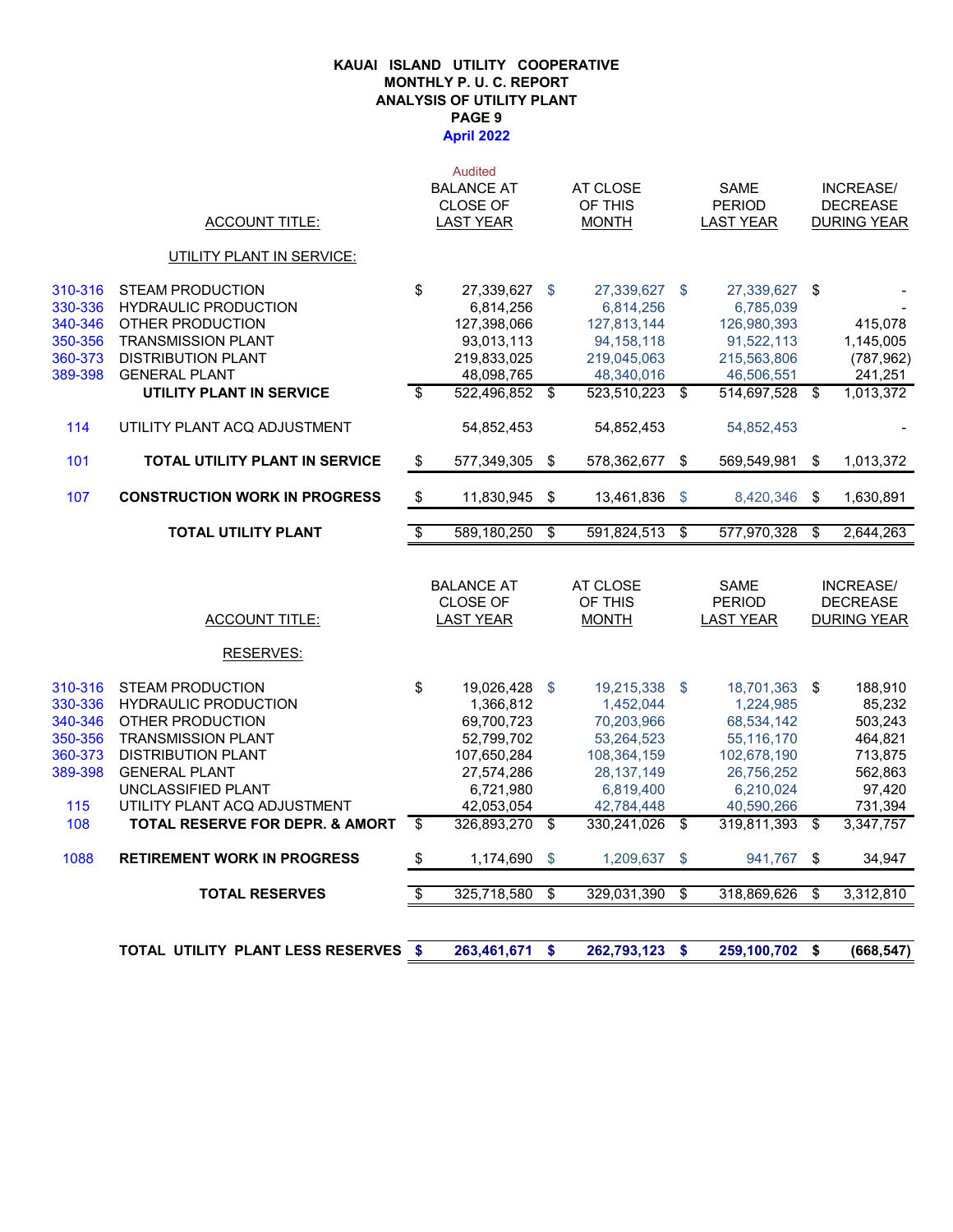# **KAUAI ISLAND UTILITY COOPERATIVE SUMMARY OF ELECTRIC ENERGY SOLD MONTHLY P. U. C. REPORT, Page 10April 2022**

| RATE SCHEDULE                                                    | <b>SYMBOL</b> | <b>KWH SOLD</b>        | <b>NUMBER OF</b><br><b>CUSTOMERS</b> | AVE. USE/<br><b>CUSTOMER</b> |     | <b>TOTAL</b><br><b>REVENUES</b> | <b>ENERGY</b><br><b>CLAUSE</b><br>ADJUSTMENT | <b>BASE</b><br><b>REVENUES</b> | <b>AVERAGE</b><br><b>EFFECTIVE</b><br>RATE/KWH | <b>AVERAGE</b><br><b>BASE</b><br>RATE/KWH |
|------------------------------------------------------------------|---------------|------------------------|--------------------------------------|------------------------------|-----|---------------------------------|----------------------------------------------|--------------------------------|------------------------------------------------|-------------------------------------------|
| <b>RESIDENTIAL</b><br><b>EMPLOYEES</b>                           | D             | 15,015,918             | 29,915                               | 502 \$                       |     | $6,214,142$ \$                  | 361,585 \$                                   | 5,852,556                      | 0.413837                                       | 0.3897568                                 |
| <b>TOTAL RESIDENTIAL</b>                                         |               | 15,015,918             | 29,915                               | $502$ \$                     |     | $6,2\overline{14,142}$ \$       | $361,585$ \$                                 | 5,852,556                      | 0.413837                                       | 0.3897568                                 |
| <b>GENERAL LIGHT AND POWER</b><br><b>GENERAL LIGHT AND POWER</b> | G<br>J        | 5,152,686<br>4,033,246 | 4,648<br>293                         | $1,109$ \$<br>13,765 \$      |     | 2,190,705 \$<br>1.598.735 \$    | 116,106 \$<br>86,397 \$                      | 2,074,600<br>1,512,338         | 0.425158<br>0.396389                           | 0.4026249<br>0.3749681                    |
| <b>LARGE POWER</b><br><b>LARGE POWER</b>                         | P             | 8,357,176<br>3,558,220 | 107<br>15                            | 78,104 \$<br>237,215 \$      |     | 3,189,814 \$<br>1,324,353 \$    | 196,944 \$<br>82,566 \$                      | 2,992,870<br>1,241,787         | 0.381686<br>0.372195                           | 0.3581198<br>0.3489911                    |
| <b>IRRIGATION</b>                                                |               | 126,486                | $\overline{a}$                       | 63,243 \$                    |     | 41,915 \$                       | $-$ \$                                       | 41,915                         | 0.331380                                       | 0.3313800                                 |
| <b>STREET LIGHTING</b>                                           | <b>SL</b>     | 63,667                 | 3,773                                | $17 \quad$                   |     | 59,511 \$                       | $1,668$ \$                                   | 57,843                         | 0.934717                                       | 0.9085179                                 |
| <b>GRAND TOTAL</b>                                               |               | 36,307,399             | 38,753                               | 937                          | -\$ | 14,619,175 \$                   | 845,266                                      | \$<br>13,773,909               | 0.402650                                       | 0.3793692                                 |
| TOTAL LAST MONTH                                                 |               | 37,057,094             | 38,735                               | 957                          | -\$ | 13,797,479 \$                   | 511,522 \$                                   | 13,285,956                     | 0.372330                                       | 0.3585267                                 |
| <b>INCREASE - AMOUNT</b>                                         |               |                        |                                      |                              | \$  | 821,696 \$                      | 333,744 \$                                   | 487,953                        |                                                |                                           |
| <b>INCREASE - PERCENT</b>                                        |               |                        |                                      |                              |     | 5.96%                           | 65.25%                                       | 3.67%                          |                                                |                                           |
| TOTAL SAME MONTH LAST YEAR                                       |               | 32,123,561             | 38,534                               | 834 \$                       |     | 11,334,797 \$                   | $(70, 183)$ \$                               | 11,404,980                     | 0.352850                                       | 0.3550347                                 |
| <b>INCREASE - AMOUNT</b>                                         |               |                        |                                      |                              | \$  | 3,284,378 \$                    | 915,449 \$                                   | 2,368,929                      |                                                |                                           |
| <b>INCREASE - PERCENT</b>                                        |               |                        |                                      |                              |     | 28.98%                          | $-1304.37%$                                  | 20.77%                         |                                                |                                           |
| N/C KWH TO COMPANY 217,711                                       |               |                        |                                      |                              |     |                                 |                                              |                                |                                                |                                           |